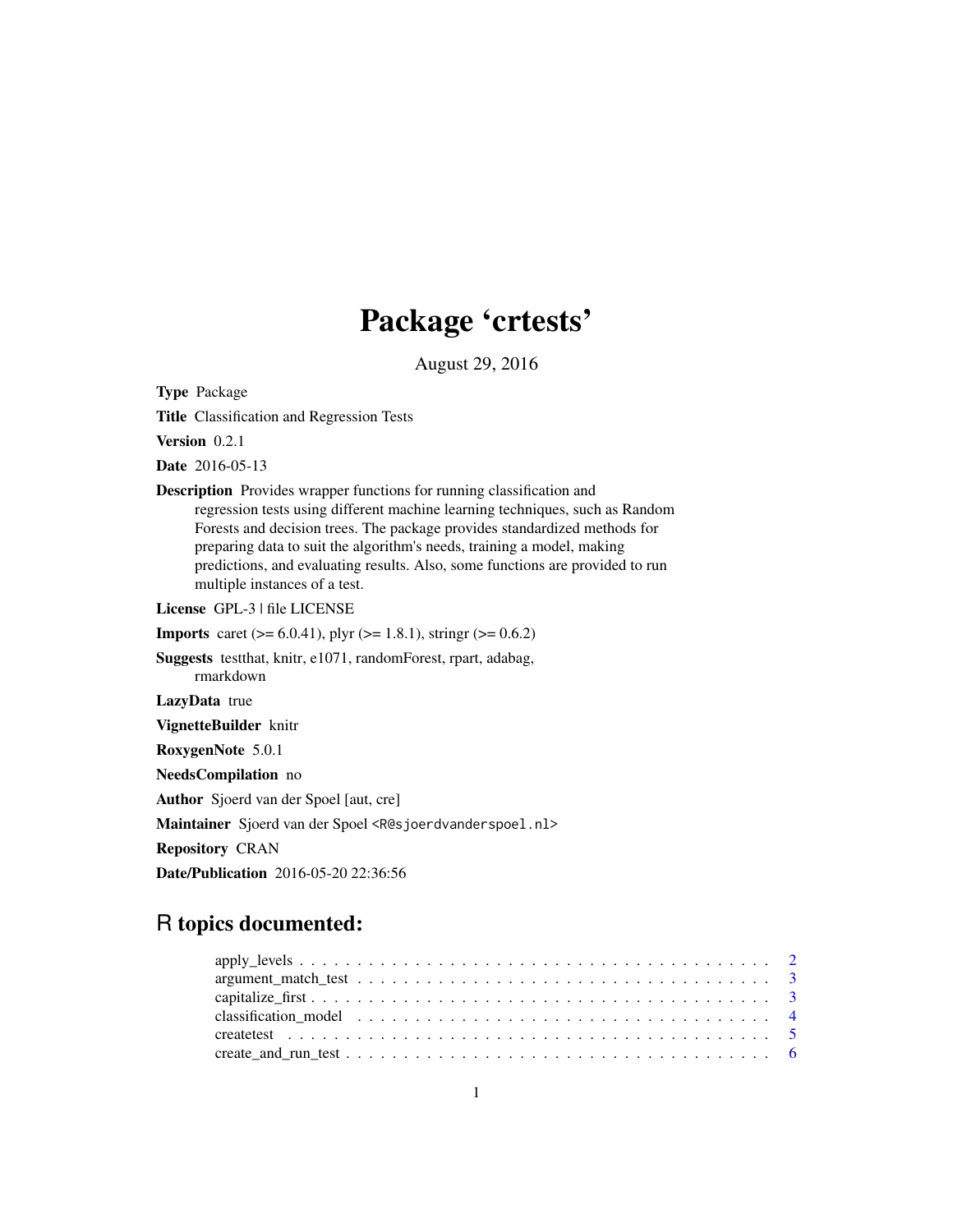<span id="page-1-0"></span>

| Index |                                                                                                                                                           | 29             |
|-------|-----------------------------------------------------------------------------------------------------------------------------------------------------------|----------------|
|       |                                                                                                                                                           | 28             |
|       |                                                                                                                                                           | 27             |
|       |                                                                                                                                                           | 26             |
|       |                                                                                                                                                           | 25             |
|       |                                                                                                                                                           | 24             |
|       |                                                                                                                                                           | 23             |
|       | remove names $\ldots$ , $\ldots$ , $\ldots$ , $\ldots$ , $\ldots$ , $\ldots$ , $\ldots$ , $\ldots$ , $\ldots$ , $\ldots$ , $\ldots$ , $\ldots$ , $\ldots$ | 23             |
|       |                                                                                                                                                           | 22             |
|       |                                                                                                                                                           | 22             |
|       |                                                                                                                                                           | 21             |
|       |                                                                                                                                                           | 20             |
|       |                                                                                                                                                           | 19             |
|       |                                                                                                                                                           | 19             |
|       |                                                                                                                                                           | 18             |
|       |                                                                                                                                                           | 17             |
|       |                                                                                                                                                           | <b>16</b>      |
|       |                                                                                                                                                           | 15             |
|       |                                                                                                                                                           | 14             |
|       |                                                                                                                                                           | 13             |
|       |                                                                                                                                                           | 12             |
|       |                                                                                                                                                           | 12             |
|       |                                                                                                                                                           | 11             |
|       |                                                                                                                                                           | <b>10</b>      |
|       |                                                                                                                                                           | <b>10</b>      |
|       |                                                                                                                                                           | 9              |
|       |                                                                                                                                                           | 9              |
|       |                                                                                                                                                           | 8              |
|       |                                                                                                                                                           | 8              |
|       |                                                                                                                                                           | 7              |
|       |                                                                                                                                                           | $\overline{7}$ |

apply\_levels *Converts the column factor levels in* df *to those in* df\_reference

# Description

Each column in the result is a factor with the values of df and the levels of df\_reference. This means that if there are levels in df\_to\_change that are not in df\_reference, NAs will be introduced. The main use of this function is in classifier problems, where the training and the test set need to have equal factors. To work, all names(df\_reference) need to be

# Usage

apply\_levels(df, df\_reference)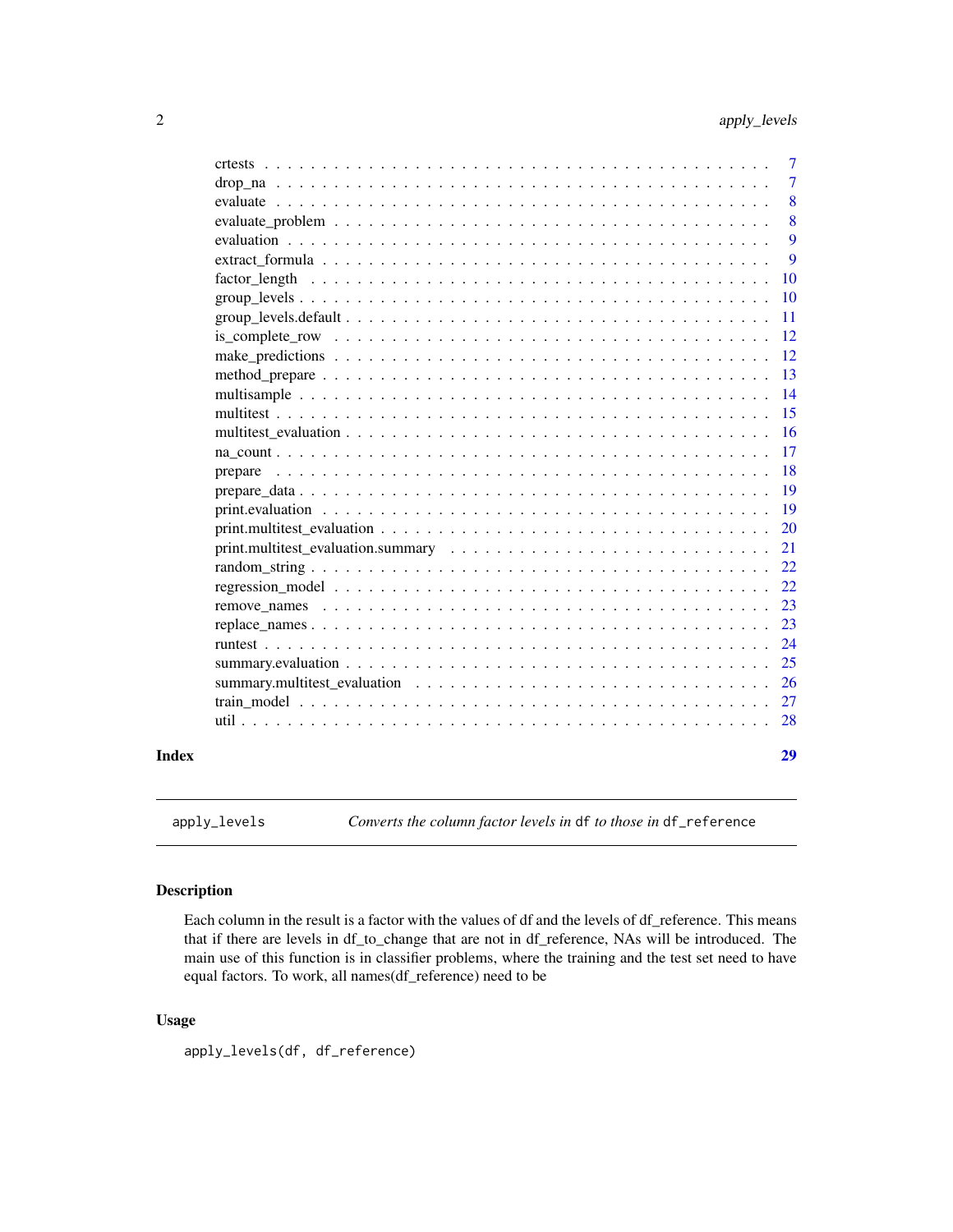#### <span id="page-2-0"></span>Arguments

| df | The df that is to be releveled                                                                       |
|----|------------------------------------------------------------------------------------------------------|
|    | df_reference A reference df, which column levels will be applied to df if that column is a<br>factor |

# Value

A data.frame where all factor's levels where changed. Through applying new levels, NAs could have been introduced

argument\_match\_test *Test function with non-matching arguments*

# Description

Goes through all the parameters of fun which have a vector of default values. It then calls fun with a different value.

# Usage

```
argument_match_test(fun, args)
```
# Arguments

| fun  | Function to test                           |
|------|--------------------------------------------|
| args | Complete list of required arguments to fun |

capitalize\_first *Capitalize the first letter of a word*

#### Description

Takes a string, and converts its first letter to upper case

# Usage

capitalize\_first(word)

# Arguments

word A string

# Value

String with first letter converted to capital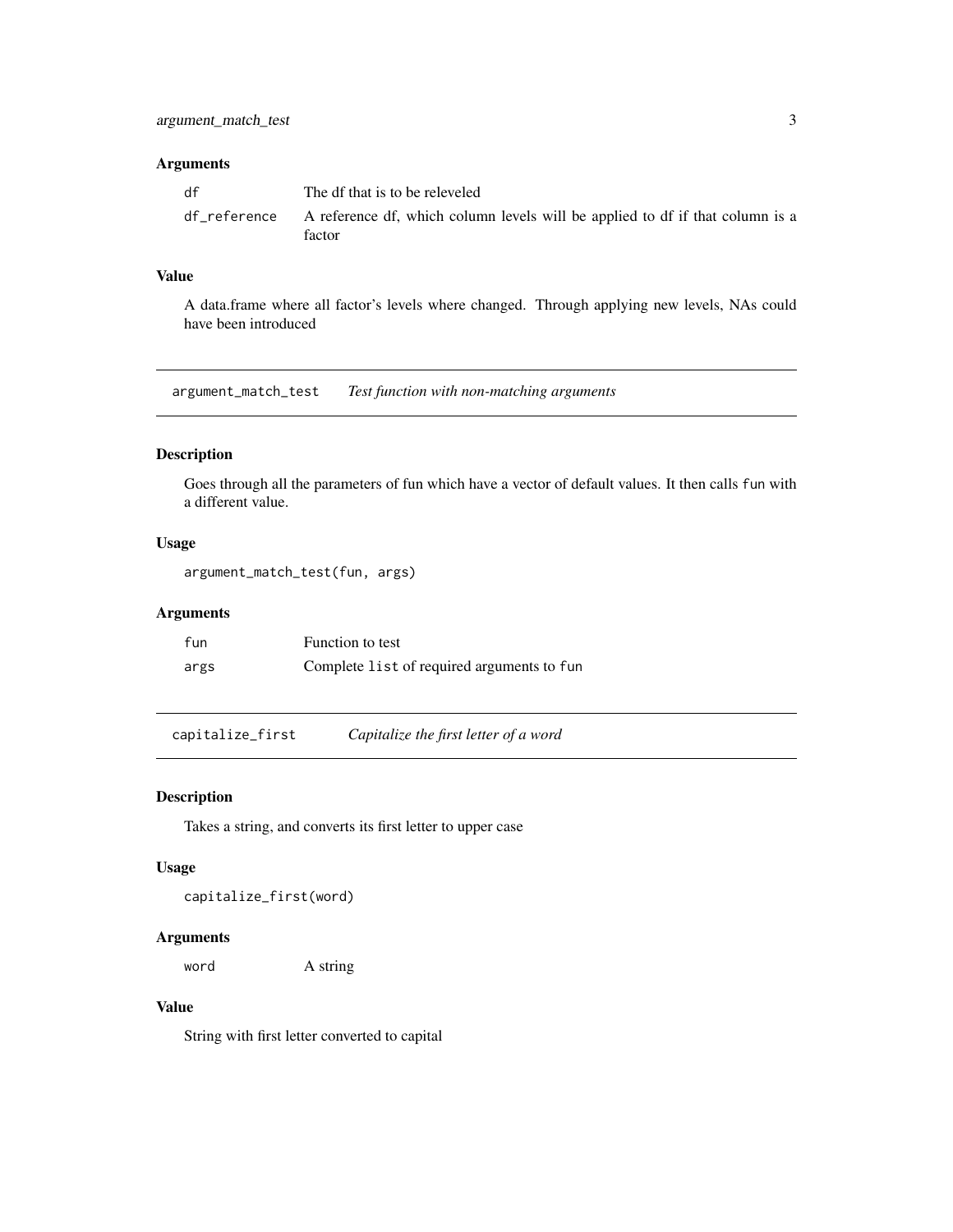<span id="page-3-0"></span>classification\_model *Generic function for creating a classification model*

#### Description

Generic function for creating a classification model

#### Usage

```
classification_model(method, test, x, y, training_data, ...)
## Default S3 method:
classification_model(method, test, x, y, training_data, ...)
## S3 method for class 'rpart'
classification_model(method, test, x, y, training_data, ...)
## S3 method for class 'boosting'
classification_model(method, test, x, y, training_data, ...)
```
# Arguments

| method        | The method for classification.                                         |
|---------------|------------------------------------------------------------------------|
| test          | The test being conducted                                               |
| $\mathsf{x}$  | The independent variables.                                             |
| y             | The dependent (class) variable. Should be a factor for most algorithms |
| training_data | The complete data set for training                                     |
|               | Extra arguments to pass to the classification algorithm                |

#### Value

The produced model

#### Methods (by class)

- default: Default function for creating a classification model [get](#page-0-0) s the method and calls it using x, y, and data
- rpart: Rpart specific function for creating a classification model RPart requires a formula for classification, which is not provided by the default function
- boosting: Create a classification model using Freund & Schapire's adaboost.M1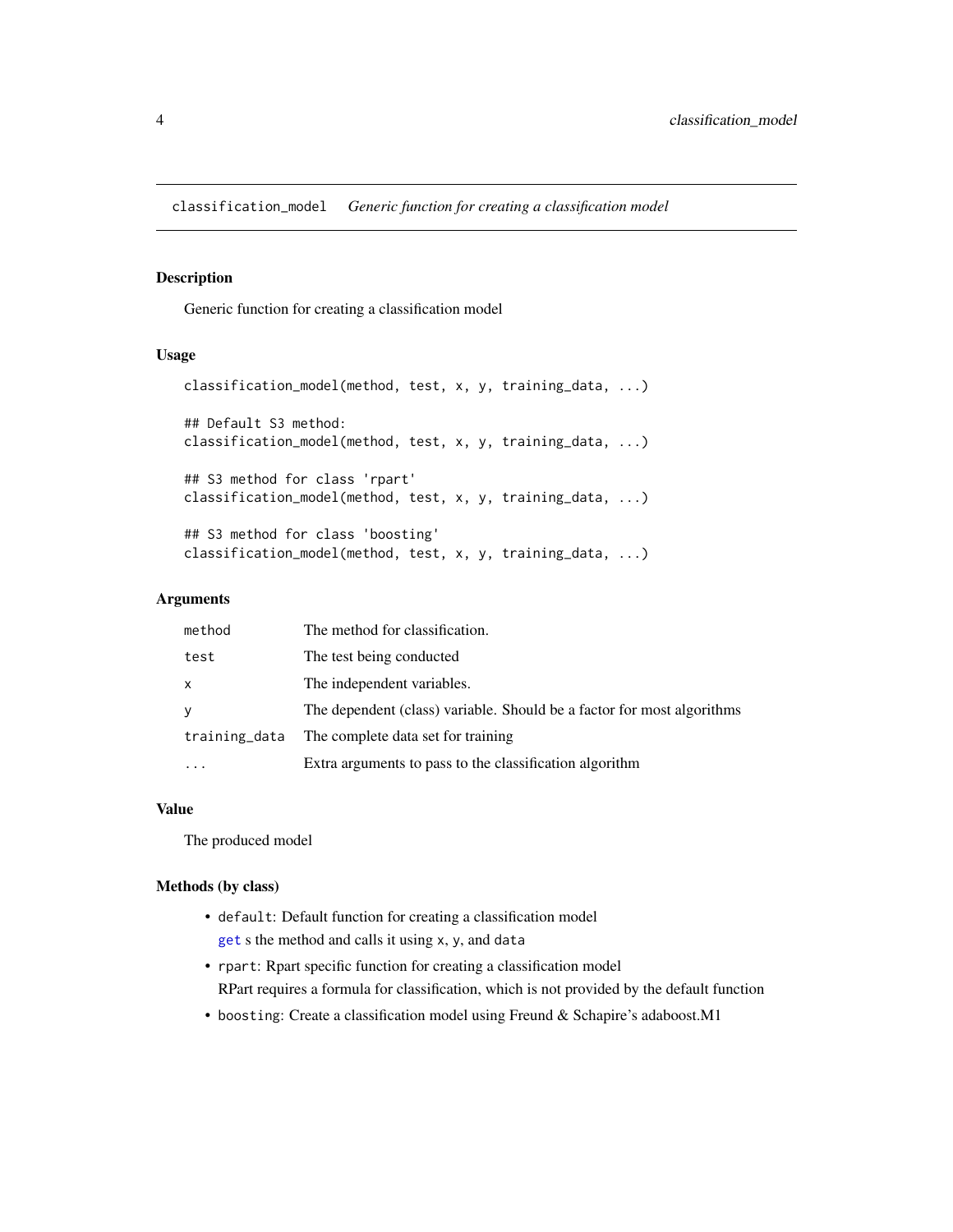<span id="page-4-1"></span><span id="page-4-0"></span>

Create a test, which can be run using any of the available runtest functions

#### Usage

```
createtest(data, problem = c("classification", "regression"), dependent,
  data_transform = identity, train_index, method, name, description = "",
  ...)
```
# Arguments

| data        | A data frame                                                                                                                                     |
|-------------|--------------------------------------------------------------------------------------------------------------------------------------------------|
| problem     | Either classification or regression. This influences how the algorithms are trained<br>and what method is used to determine performance          |
| dependent   | The dependent variable: the name of the column containing the prediction goal                                                                    |
|             | data_transform A quoted function name that transforms the data. It should maintain it in data<br>frame form and maintain the dependent variable. |
| train_index | A vector of the rows to be used as training set. All other rows will form the<br>holdout set                                                     |
| method      | The regression or classification method                                                                                                          |
| name        | The name of the test. Printed in the test results                                                                                                |
| description | Optional. A more elaborate description of the test                                                                                               |
| $\cdot$     | Extra arguments used while running the test.                                                                                                     |

#### Value

An object of class 'classification' or 'regression', which holds the data, method, etc. for executing the test case.

# Examples

```
data(iris)
# A classification test
test <- createtest(data = iris,
                  dependent = "Species",
                  problem = "classification",
                  method = "randomForest",
                  name = "An example classification test",
                  train_index = sample(150, 100)
)
```
# A regression test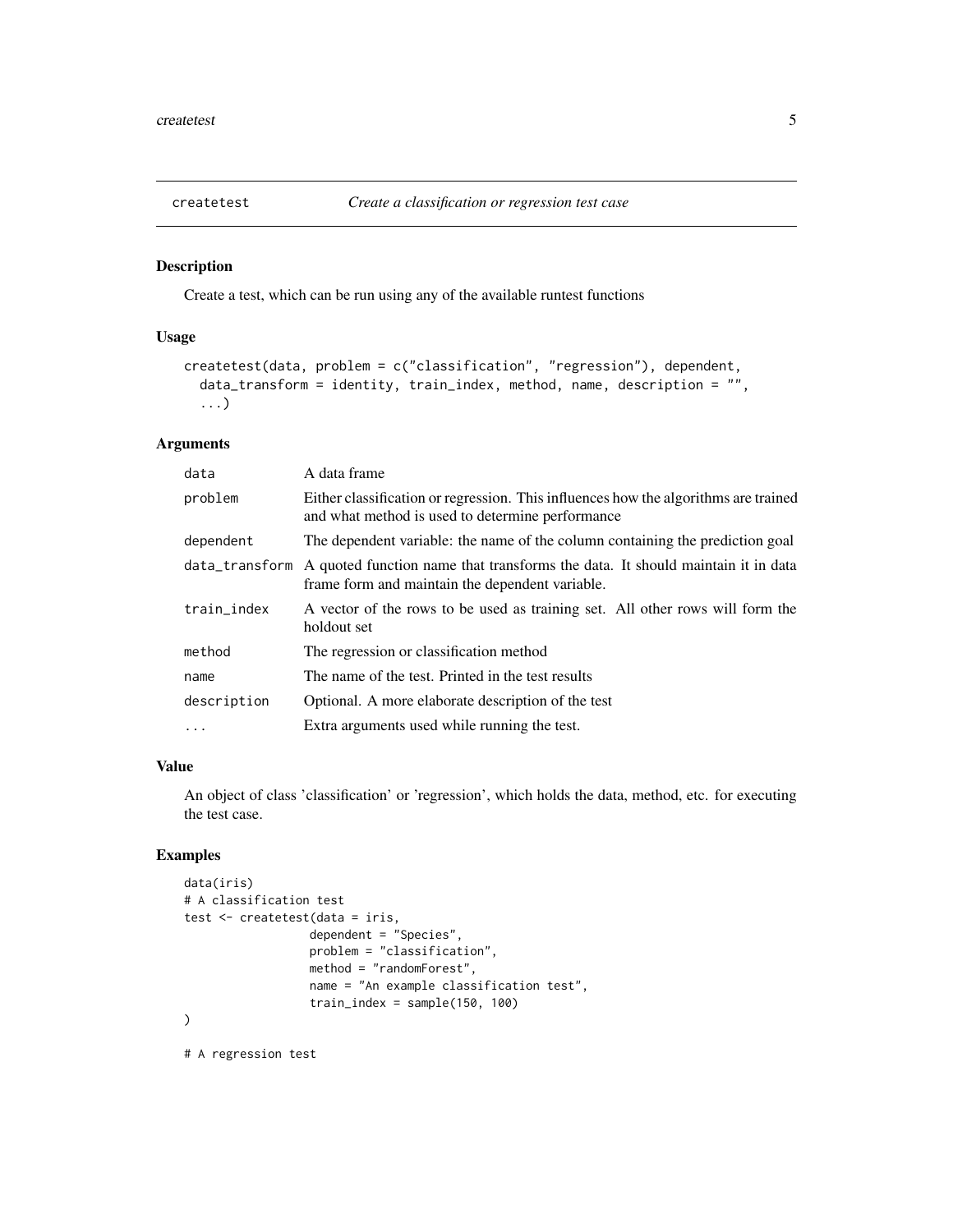```
test <- createtest(data = iris,
                  dependent = "Sepal.Width",
                   problem = "regression",
                   method = "randomForest",
                   name = "An example regression test",
                   train_index = sample(150, 100)
\mathcal{L}
```
<span id="page-5-1"></span>create\_and\_run\_test *Create test and run it*

# Description

A convenience function calling [createtest](#page-4-1) first, then runs the test using [runtest](#page-23-1).

# Usage

```
create_and_run_test(train_index, data, dependent,
 problem = c("classification", "regression"), method = c("randomForest",
  "rpart"), name, description, data_transform = identity,
 data_transform_name = "identity")
```
# Arguments

| train_index         | A vector containing the rows from data to be used as the training                                                                                |
|---------------------|--------------------------------------------------------------------------------------------------------------------------------------------------|
| data                | A data frame                                                                                                                                     |
| dependent           | The dependent variable: the name of the column containing the prediction goal                                                                    |
| problem             | Either classification or regression. This influences how the algorithms are trained<br>and what method is used to determine performance          |
| method              | The regression or classification method                                                                                                          |
| name                | The name of the test. Printed in the test results                                                                                                |
| description         | Optional. A more elaborate description of the test                                                                                               |
|                     | data_transform A quoted function name that transforms the data. It should maintain it in data<br>frame form and maintain the dependent variable. |
| data_transform_name |                                                                                                                                                  |
|                     | The name of the data transformation function                                                                                                     |

# Value

An object of class 'evaluation', containing the evaluated test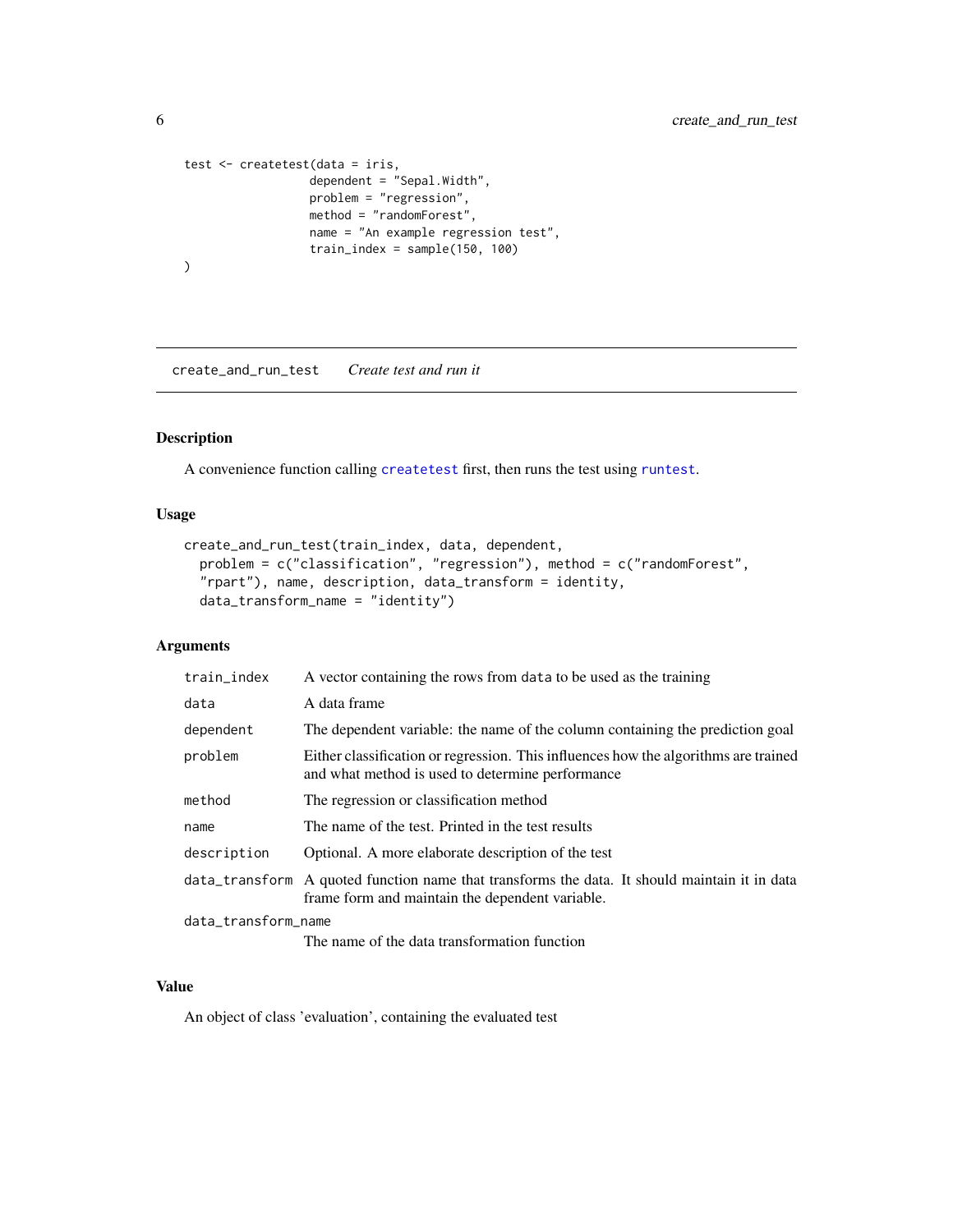<span id="page-6-0"></span>crtests 7

crtests *crtests: A package for creating and executing classification and regression tests*

# Description

The crtests package provides functions to prepare data, train models, test models, and evaluate outcomes. Its goal is to provide a generic and extendable API to machine learning and statistics functions

<span id="page-6-1"></span>drop\_na *Remove NAs according to a strategy*

#### Description

Remove NAs according to a strategy

# Usage

```
drop_na(strategy = c("dependent", "predictors", "all", "none"), df, dependent)
```
#### Arguments

| strategy  | Character string denoting how NAs should be dealt with. "dependent" means<br>rows with NA in the dependent variable are dropped. "predictors" means rows<br>with NA in an independent variable are dropped. "all" means rows with NA in<br>any column are dropped. "none" means NAs are ignored. |
|-----------|--------------------------------------------------------------------------------------------------------------------------------------------------------------------------------------------------------------------------------------------------------------------------------------------------|
| df        | Data frame to remove NAs from                                                                                                                                                                                                                                                                    |
| dependent | Dependent variable of the data frame                                                                                                                                                                                                                                                             |

# Value

A data.frame where strategy has been applied to remove data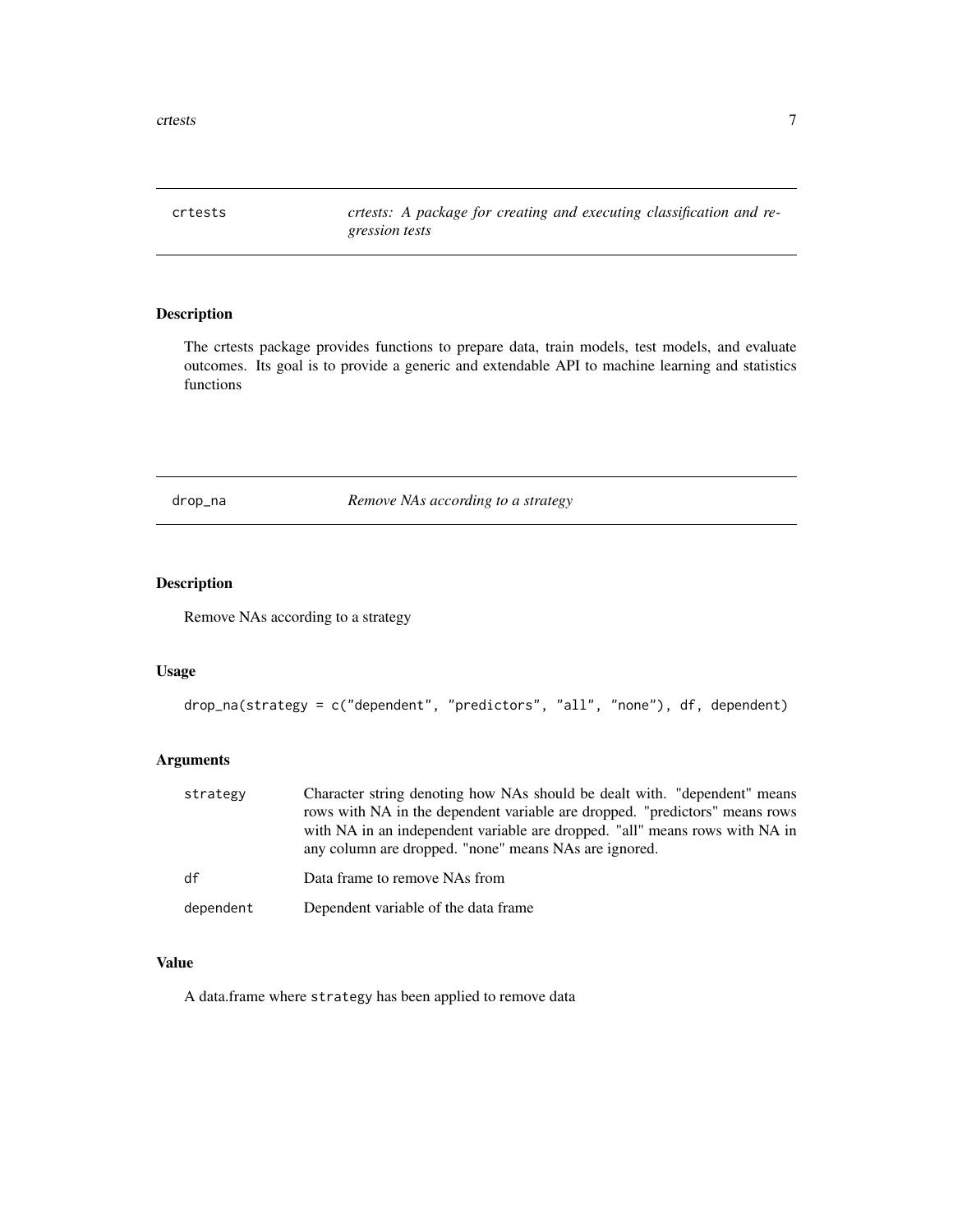<span id="page-7-2"></span><span id="page-7-0"></span>

Wraps the problem-specific evaluation functions by calling [evaluate\\_problem](#page-7-1). This wrapper is desirable, as it can perform the extraction of the holdout set (observations)

#### Usage

```
evaluate(prediction, data, test, ...)
```
# Arguments

| prediction | A vector of predictions for each row in the holdout set |
|------------|---------------------------------------------------------|
| data       | The data list containing train and holdout data sets    |
| test       | The test object being evaluated                         |
| .          | Extra arguments to evaluate                             |

# Value

An object of class 'evaluation', which contains a list of performance measures and a test object.

<span id="page-7-1"></span>evaluate\_problem *Generic function for evaluation of test results*

#### Description

Generic function for evaluation of test results

#### Usage

```
evaluate_problem(test, prediction, observations)
## S3 method for class 'classification'
evaluate_problem(test, prediction, observations)
```
## S3 method for class 'regression' evaluate\_problem(test, prediction, observations)

| test         | The test that was run                                            |
|--------------|------------------------------------------------------------------|
| prediction   | A vector of predictions for each row in the holdout set          |
| observations | The true observations for the dependent value in the holdout set |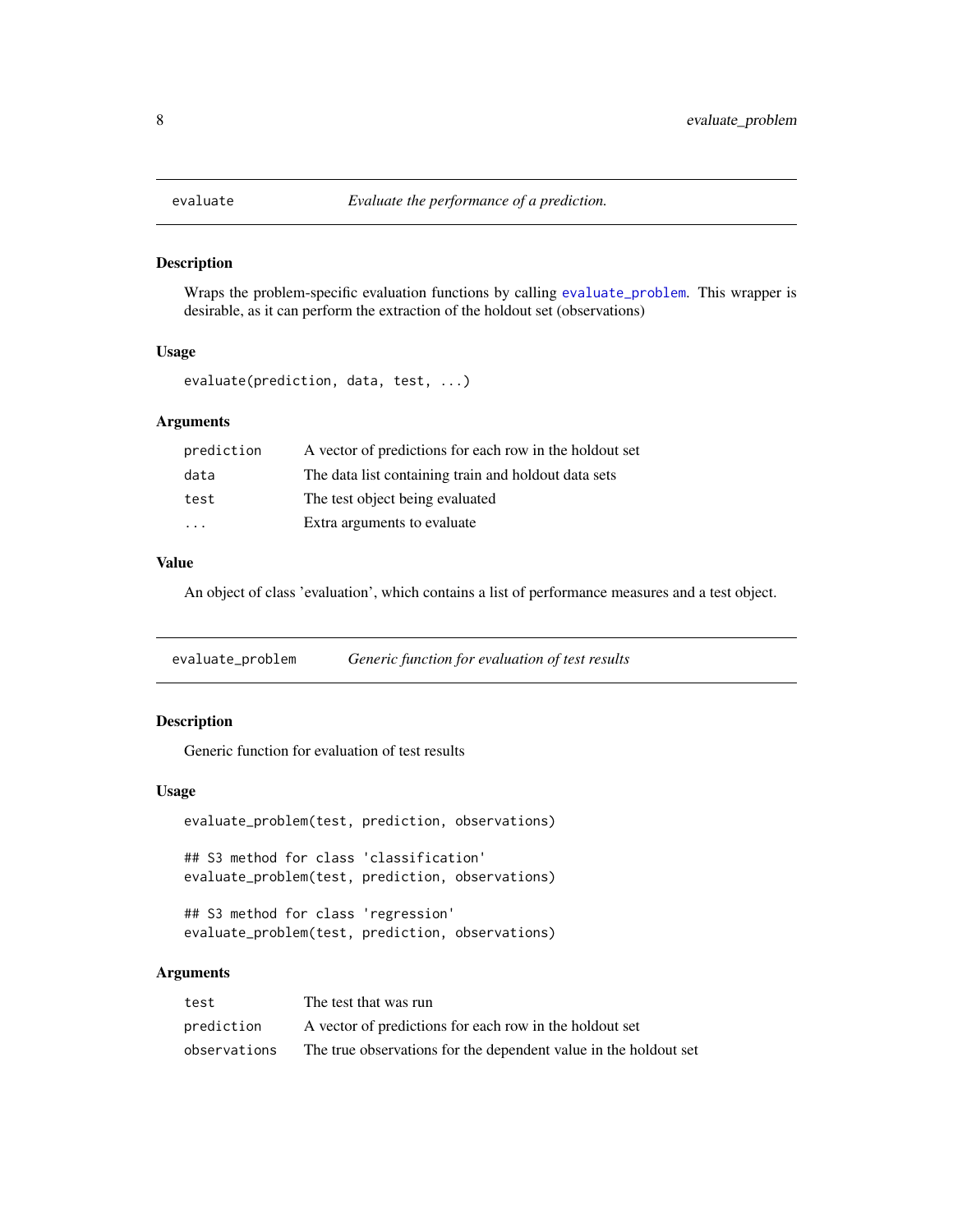#### <span id="page-8-0"></span>evaluation 9

# Value

An object of class 'evaluation', which contains a list of performance measures and a test object.

#### Methods (by class)

- classification: Evaluate a classification test's results. Uses [confusionMatrix](#page-0-0) to determine accuracy and other performance measures
- regression: Evaluate a regression test's results

evaluation *Create an evaluation object*

# Description

Creates an evaluation object from the test and measures. Reads out the attributes of the test

# Usage

```
evaluation(test, measures)
```
# Arguments

| test     | Object of class 'regression' or 'classification' |
|----------|--------------------------------------------------|
| measures | List of test measures and their values           |

# Value

Object of class 'evaluation', with attributes: 'test\_attributes', 'measures' and 'test'

extract\_formula *Extract a formula from a test*

# Description

Extracts a formula of the form dependent  $\sim$  . from the test object

# Usage

```
extract_formula(test)
```
#### Arguments

test An object of class 'regression' or 'classification'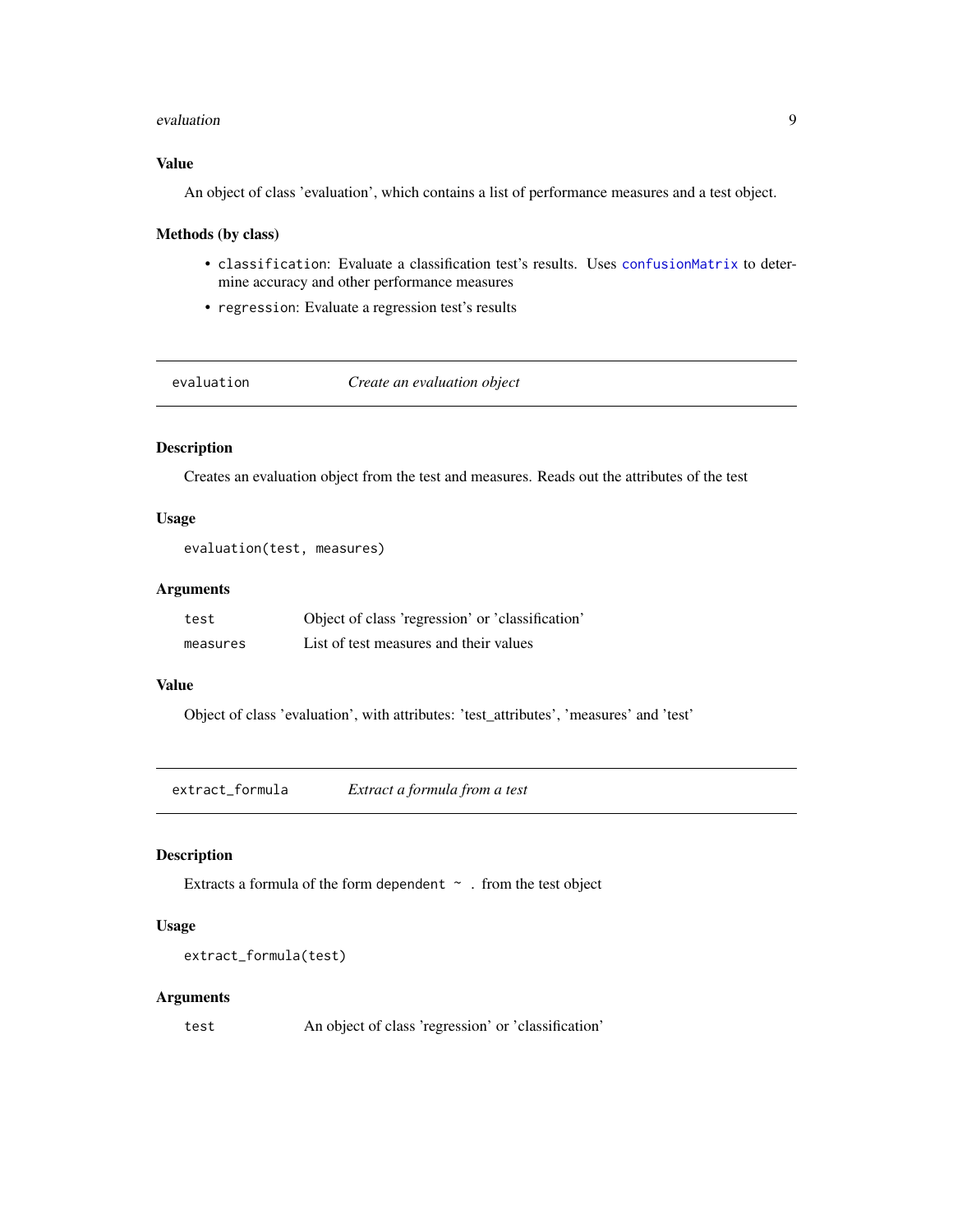<span id="page-9-0"></span>

Goes through every column in the data.frame, and return the length of its levels

# Usage

factor\_length(df)

# Arguments

df A data.frame

# Value

A vector of length n, with n the number of factor columns in the data frame, containing the length of the levels of those factors

<span id="page-9-1"></span>group\_levels *Group infrequent levels in* data*, either a factor or a data.frame*

#### Description

Group infrequent levels in data, either a factor or a data.frame

Group infrequent factor levels in a data.frame

Group infrequent factor levels in a list of data.frames

# Usage

```
group_levels(data, maximum_levels = 32)
```

```
## S3 method for class 'factor'
group_levels(data, maximum_levels = 32)
```
## S3 method for class 'data.frame' group\_levels(data, maximum\_levels = 32)

```
## S3 method for class 'list'
group_levels(data, maximum_levels = 32)
```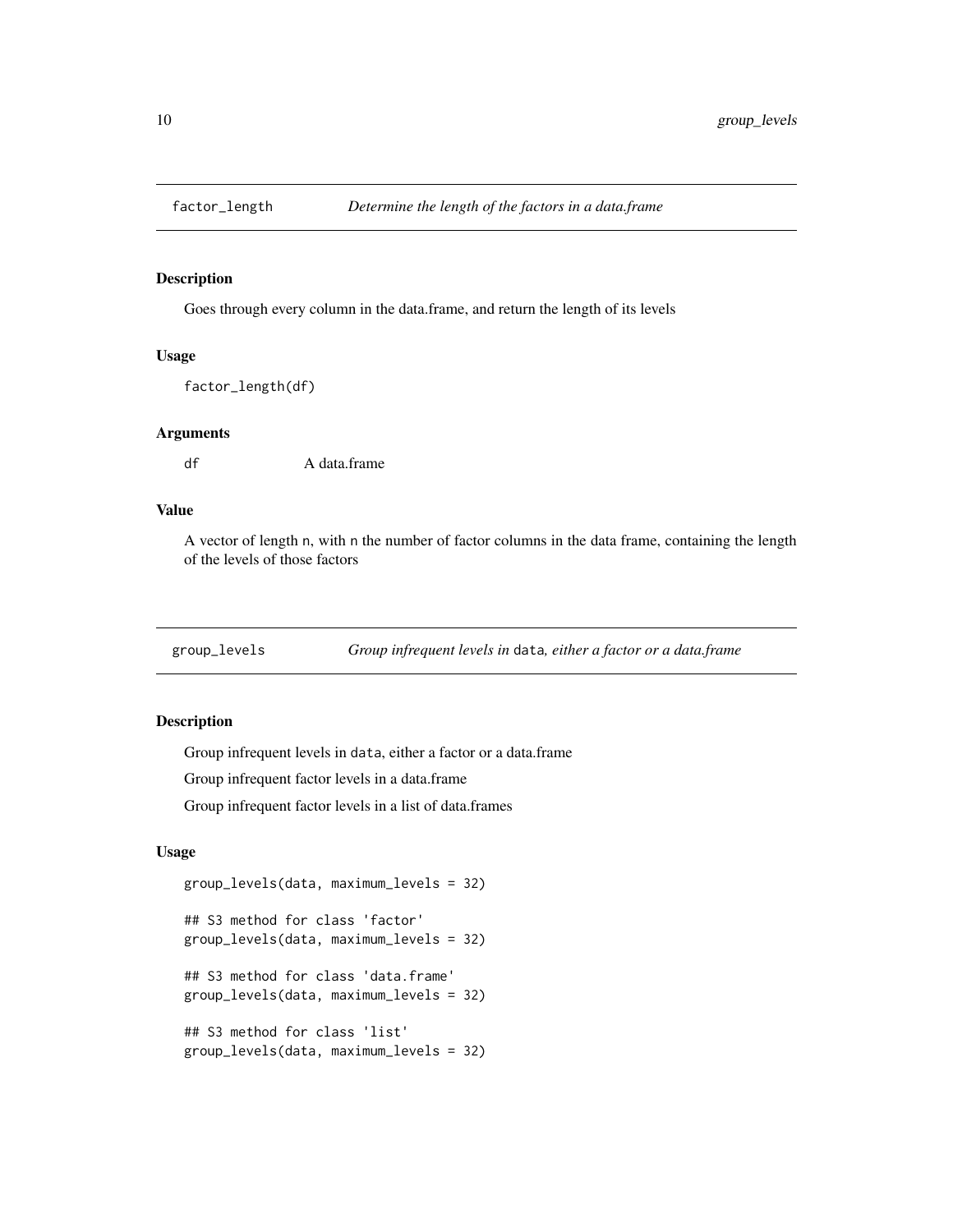#### <span id="page-10-0"></span>**Arguments**

| data | A data frame or factor. In the first case, group_levels is applied to each factor<br>in the data frame. |
|------|---------------------------------------------------------------------------------------------------------|
|      | maximum_levels Numeric. The maximum number of levels allowed per factor                                 |

#### Value

A factor with at most maximum\_levels, or a data.frame where each factor matches that requirement

## Methods (by class)

- factor: Group infrequent levels in a factor. Takes a factor, and if that factor has more than 'maximum\_levels', it makes a table of level frequencies. The top (maximum\_levels-1) are left unchanged, all less frequent levels are grouped into the level "other".
- data.frame: Takes a data.frame, and applies group\_levels.factor to each column
- list: Takes a list of data.frames and applies group\_levels.data.frame to each

group\_levels.default *Group infrequent factor levels*

#### Description

The default group\_levels does nothing. This is desirable behavior for any structure that is not a list, data.frame or factor: there is no meaningful way apply group\_levels to this type of structure.

#### Usage

## Default S3 method: group\_levels(data, maximum\_levels = 32)

# Arguments

| data | A data.frame or factor. In the first case, group_levels is applied to each factor |
|------|-----------------------------------------------------------------------------------|
|      | in the data.frame.                                                                |

maximum\_levels Numeric. The maximum number of levels allowed per factor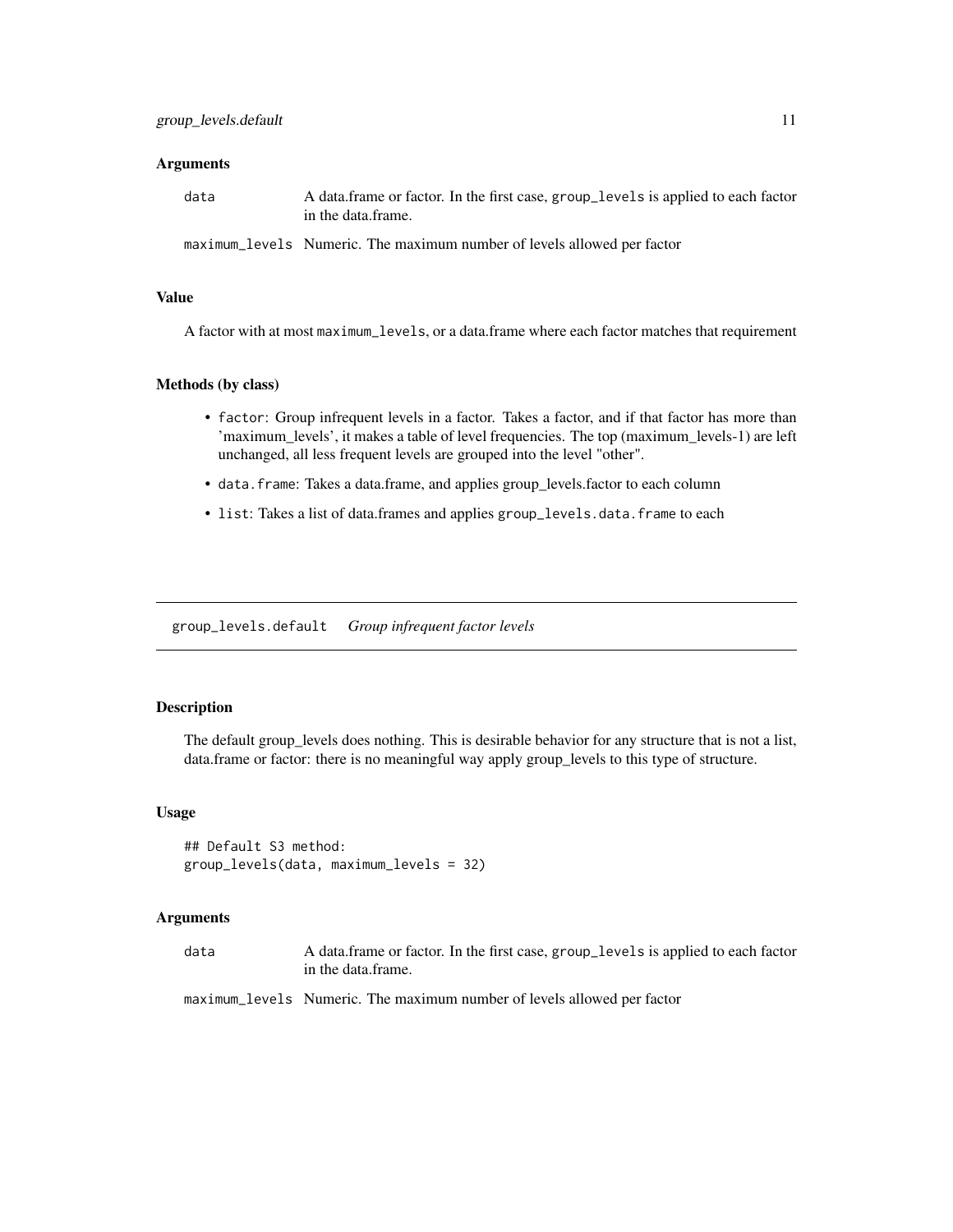<span id="page-11-0"></span>

Determine if the rows in a data.frame have NAs

# Usage

```
is_complete_row(data)
```
# Arguments

data A data.frame

# Value

A vector of length nrow(data) containing whether that row has [NA](#page-0-0)s.

<span id="page-11-1"></span>

| make_predictions | Make predictions using a model Generic function for testing a model |
|------------------|---------------------------------------------------------------------|
|                  | by making predictions                                               |

#### Description

Make predictions using a model

Generic function for testing a model by making predictions

# Usage

```
make_predictions(model, data, test, ...)
## Default S3 method:
make_predictions(model, data, test, ...)
## S3 method for class 'rpart'
make_predictions(model, data, test, ...)
## S3 method for class 'boosting'
make_predictions(model, data, test, ...)
## S3 method for class 'gbm'
make_predictions(model, data, test, ...)
```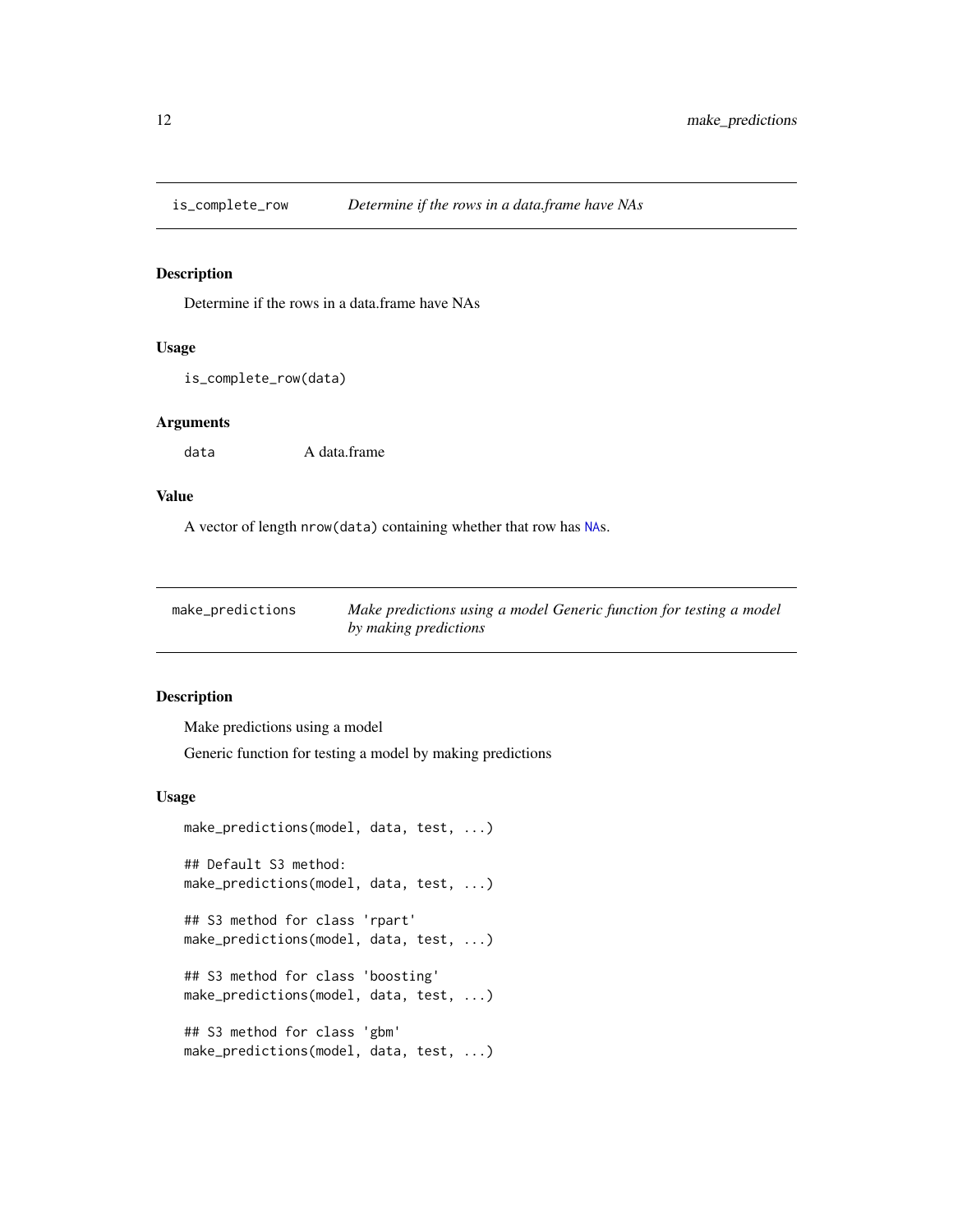# <span id="page-12-0"></span>method\_prepare 13

## Arguments

| model | A classification or regression model    |
|-------|-----------------------------------------|
| data  | The list of train and holdout data sets |
| test  | The test being conducted                |
|       | Extra arguments to make_predictions     |

# Methods (by class)

- default: This function is a simple wrapper to [predict](#page-0-0), which it with the trained model and holdout data. Model classes that require extra arguments to predict can do so through a separate implementations or, less desirably, through the extra arguments.
- rpart: Calls predict.rpart with appropriate type: "class" for classifcation problems and "vector" for regression problems. Other problem types are not supported, providing a test with another class throws an error.
- boosting: Calls predict.boosting on the created model
- gbm: Calls predict.gbm on the created model with n. trees  $= 100$

# See Also

predict.rpart

method\_prepare *Method-specific data preparation*

#### Description

Generic function for method-specific data preparation, if any is necessary

#### Usage

```
method_prepare(method, test, ...)
## Default S3 method:
method_prepare(method, test, ...)
## S3 method for class 'randomForest'
method_prepare(method, test, ...)
```

| method                  | The regression or classification method that needs specific data preparation.                                                                 |
|-------------------------|-----------------------------------------------------------------------------------------------------------------------------------------------|
| test                    | The test being executed, whose data attribute is a list of the train and holdout<br>data sets, that has already been prepared by prepare_data |
| $\cdot$ $\cdot$ $\cdot$ | Extra arguments to pass on to class methods                                                                                                   |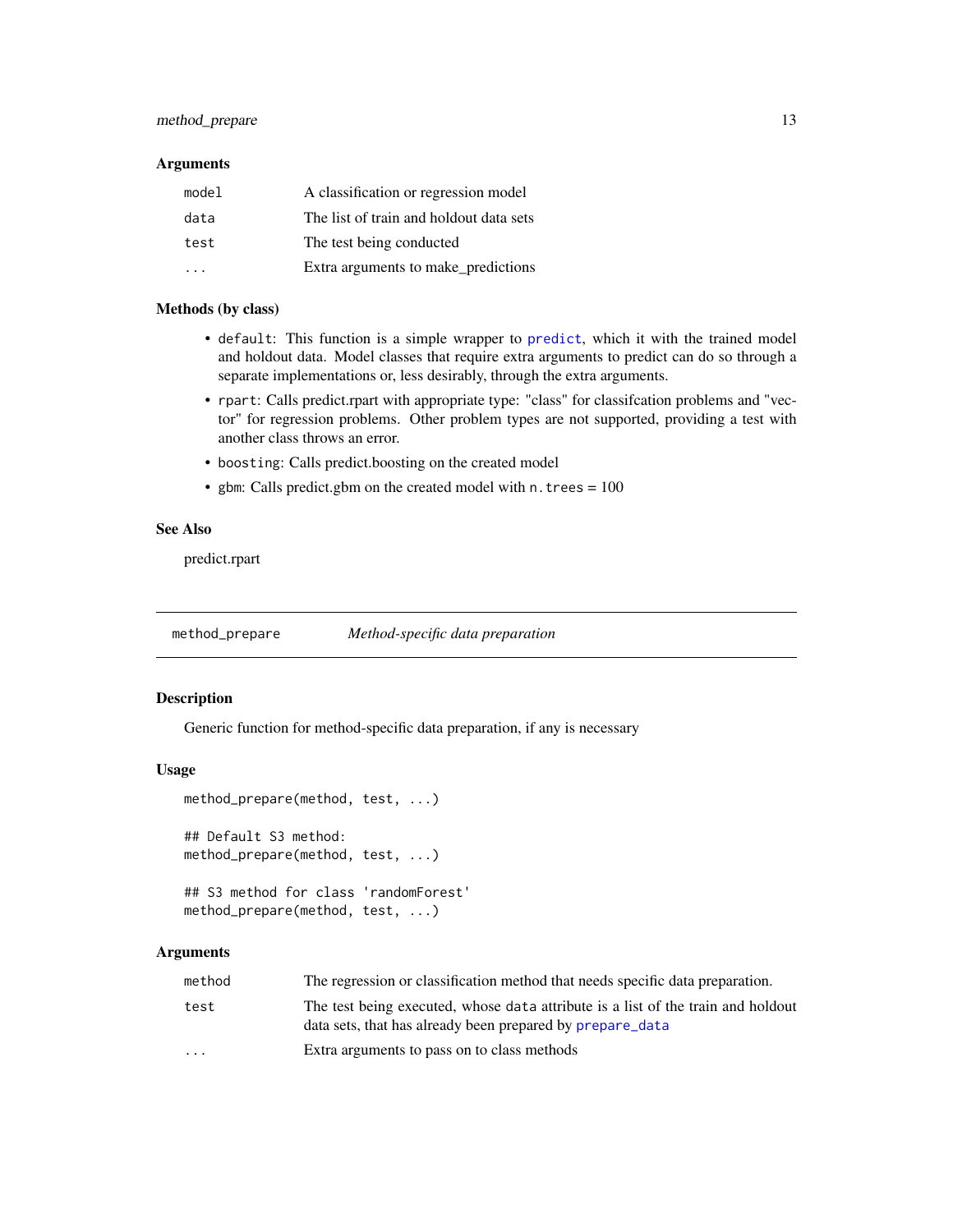## <span id="page-13-0"></span>Value

A prepared data.frame

[identity\(](#page-0-0)data)

#### Methods (by class)

- default: Default function for method-specific data preparation. There is no default methodspecific preparation, returns [identity](#page-0-0).
- randomForest: Random Forest specific data preparation. Calls [group\\_levels](#page-9-1) on data, then relevels the holdout set so it has no levels not found in the training set (using [prepare\\_data](#page-18-1))

# multisample *Make multiple samples of data*

# Description

Make multiple samples of data

cross\_fold: Make 'folds' samples of the data, so all(rbind(folds)==row.names(data))=TRUE random: Makes iterations random samples of size holdout \* nrow(data)

#### Usage

```
multisample.cross_fold(data, folds = 10, dependent,
 preserve_distribution = FALSE)
multisample.random(data, holdout = 0.2, iterations = 10, dependent,
 preserve_distribution = FALSE)
```
#### Arguments

| data                  | Data to sample                                                              |  |
|-----------------------|-----------------------------------------------------------------------------|--|
| folds                 | Number of folds to create                                                   |  |
| dependent             | The dependent variable in the data. Used only if preserve_distribution=TRUE |  |
| preserve_distribution |                                                                             |  |
|                       | Logical, only applicable if the dependent variable is a factor              |  |
| holdout               | The fraction of data to be used as holdout set                              |  |
| iterations            | Number of iterations to make                                                |  |

# Value

A list of numeric vectors of length 'folds'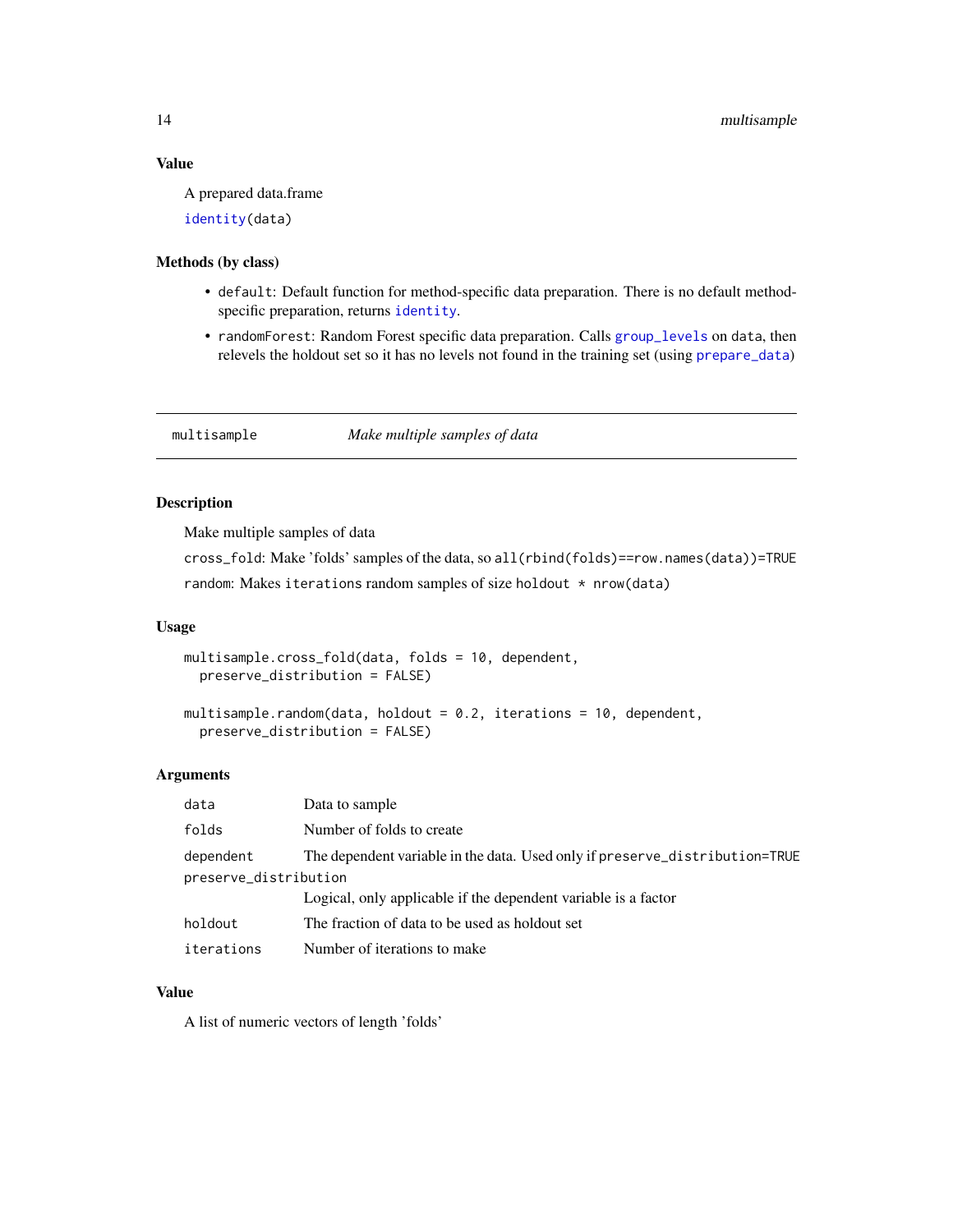<span id="page-14-0"></span>

Wrapper for creating multiple copies of a test and running them. This function supports cross validation and regular sampling. Cross validation splits the data into 'iterations' number of folds, and uses one fold as holdout, using every other fold as training set. This is repeated 'iteration's times, using every fold as holdout exactly once. Non-cross validation takes a random sample of size holdout \* nrow(data) and uses it as holdout, the rest is used for training. This is repeated 'iteration's times. Test creation and execution is handled by [create\\_and\\_run\\_test](#page-5-1)

# Usage

```
multitest(data, dependent, problem = c("classification", "regression"),
 method, name, description = "", data_transform = identity,
  iterations = 10, holdout = 0.2, cross_validation = FALSE,
 preserve_distribution = FALSE)
```
# Arguments

| data                  | A data frame                                                                                                                                                        |  |
|-----------------------|---------------------------------------------------------------------------------------------------------------------------------------------------------------------|--|
| dependent             | The dependent variable: the name of the column containing the prediction goal                                                                                       |  |
| problem               | Either classification or regression. This influences how the algorithms are trained<br>and what method is used to determine performance                             |  |
| method                | The regression or classification method                                                                                                                             |  |
| name                  | The name of the test. Printed in the test results                                                                                                                   |  |
| description           | Optional. A more elaborate description of the test                                                                                                                  |  |
| data_transform        | A quoted function name that transforms the data. It should maintain it in data<br>frame form and maintain the dependent variable.                                   |  |
| iterations            | The number of times the test is to be performed. If cross-validation is used, this<br>is the number of folds                                                        |  |
| holdout               | Sample testing only. The fraction of data to be used as holdout set                                                                                                 |  |
| cross_validation      |                                                                                                                                                                     |  |
|                       | Logical. Should cross validation be used?                                                                                                                           |  |
| preserve_distribution |                                                                                                                                                                     |  |
|                       | Logical, classification problems only. Should the distribution of factors in the<br>dependent variable be as similar as possible between holdout and training sets? |  |

# Value

A list of class 'multitest\_results\_' + problem, containing the test results of each iteration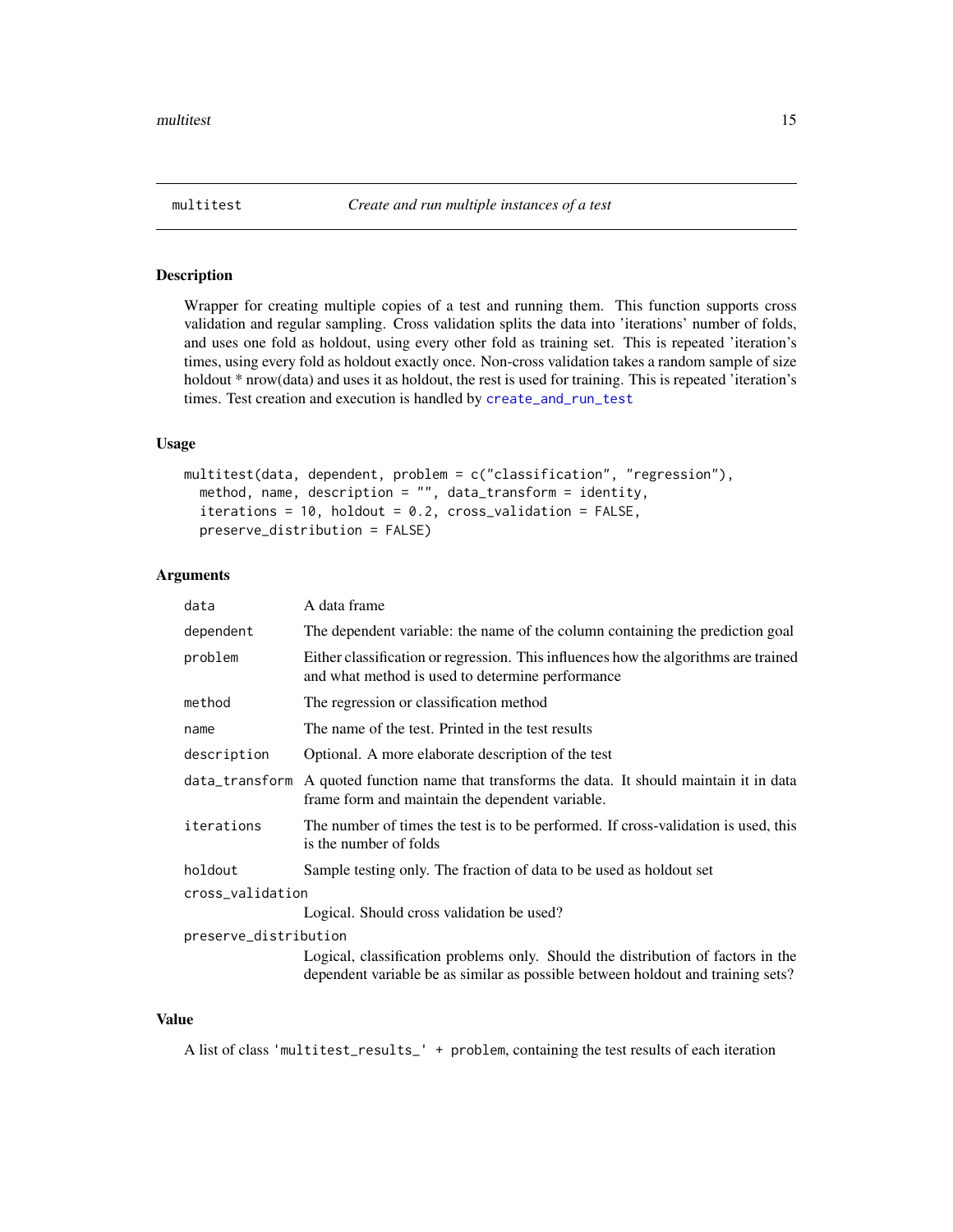#### Examples

```
## Not run:
library(crtests)
library(randomForest)
library(rpart)
library(caret)
library(stringr)
# A classification multitest
multitest(data = iris,
          dependent = "Species",
          problem = "classification",
          method = "randomForest",
          name = "An example classification multitest",
          iterations = 10,
          cross_validation = TRUE,
          preserve_distribution = TRUE
\mathcal{L}# A regression multitest
multitest(data = iris,
          dependent = "Send.Midth",problem = "regression",
          method = "rpart",
          name = "An example regression multitest",
          iterations = 15,
          cross_validation = FALSE,
)
```
## End(Not run)

multitest\_evaluation *Create an evaluation of multiple tests*

#### Description

Creates an object of class 'multitest\_evaluation'

#### Usage

```
multitest_evaluation(evaluations, iterations, cross_validation,
 preserve_distribution, name, method, problem)
```

| evaluations | List of evaluation objects                      |
|-------------|-------------------------------------------------|
| iterations  | Numeric. Number of times the test was conducted |

<span id="page-15-0"></span>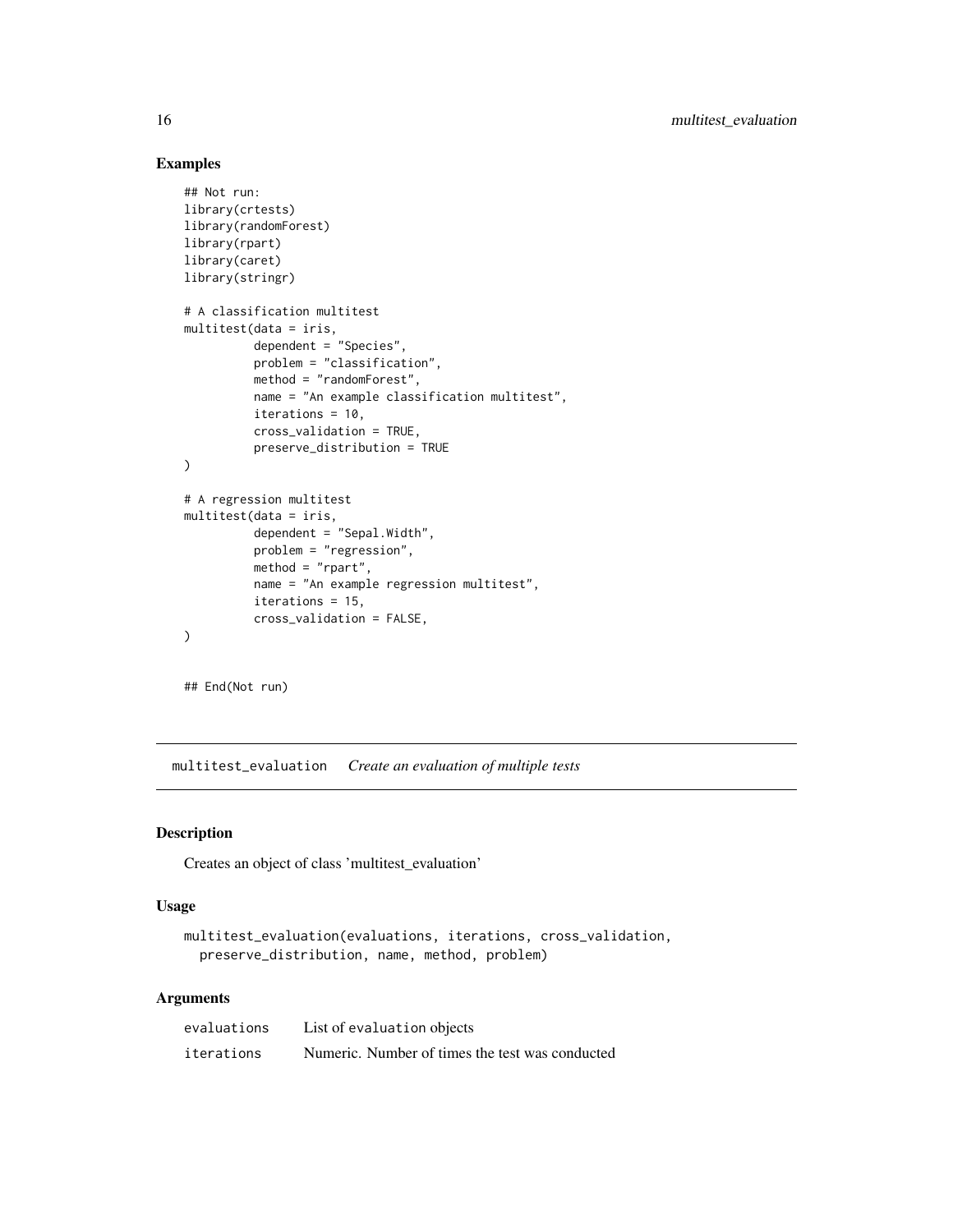#### <span id="page-16-0"></span>na\_count 17

| cross_validation      |                                                                                                |  |
|-----------------------|------------------------------------------------------------------------------------------------|--|
|                       | Logical. Was cross-validation used as a sampling strategy?                                     |  |
| preserve_distribution |                                                                                                |  |
|                       | Logical. Was preservation of class distribution between training and holdout set<br>attempted? |  |
| name                  | Name of the test                                                                               |  |
| method                | Name of the method used in the test                                                            |  |
| problem               | Name of the machine learning problem                                                           |  |

# Value

An object of type 'multitest\_evaluation'. Attributes are:

| evaluations           | List of evaluations                                                                |
|-----------------------|------------------------------------------------------------------------------------|
| iterations            | Number of times the test was conducted                                             |
| cross_validation      | Was cross-validation used as a sampling strategy?                                  |
| preserve_distribution | Was preservation of class distribution between training and holdout set attempted? |
| name                  | Name of the method used in the test                                                |
| problem               | Name of the machine learning problem                                               |

| na count |
|----------|
|          |

| na_count | Count the number of NAs in an object |  |  |
|----------|--------------------------------------|--|--|
|          |                                      |  |  |

# Description

Count the number of NAs in an object

# Usage

```
na\_count(x, \ldots)## S3 method for class 'data.frame'
na_count(x, columns = c(), ...)## Default S3 method:
na\_count(x, \ldots)
```

| x                       | An object, either a vector or a data.frame |
|-------------------------|--------------------------------------------|
| $\cdot$ $\cdot$ $\cdot$ | Extra arguments to na count                |
| columns                 | Vector of column names                     |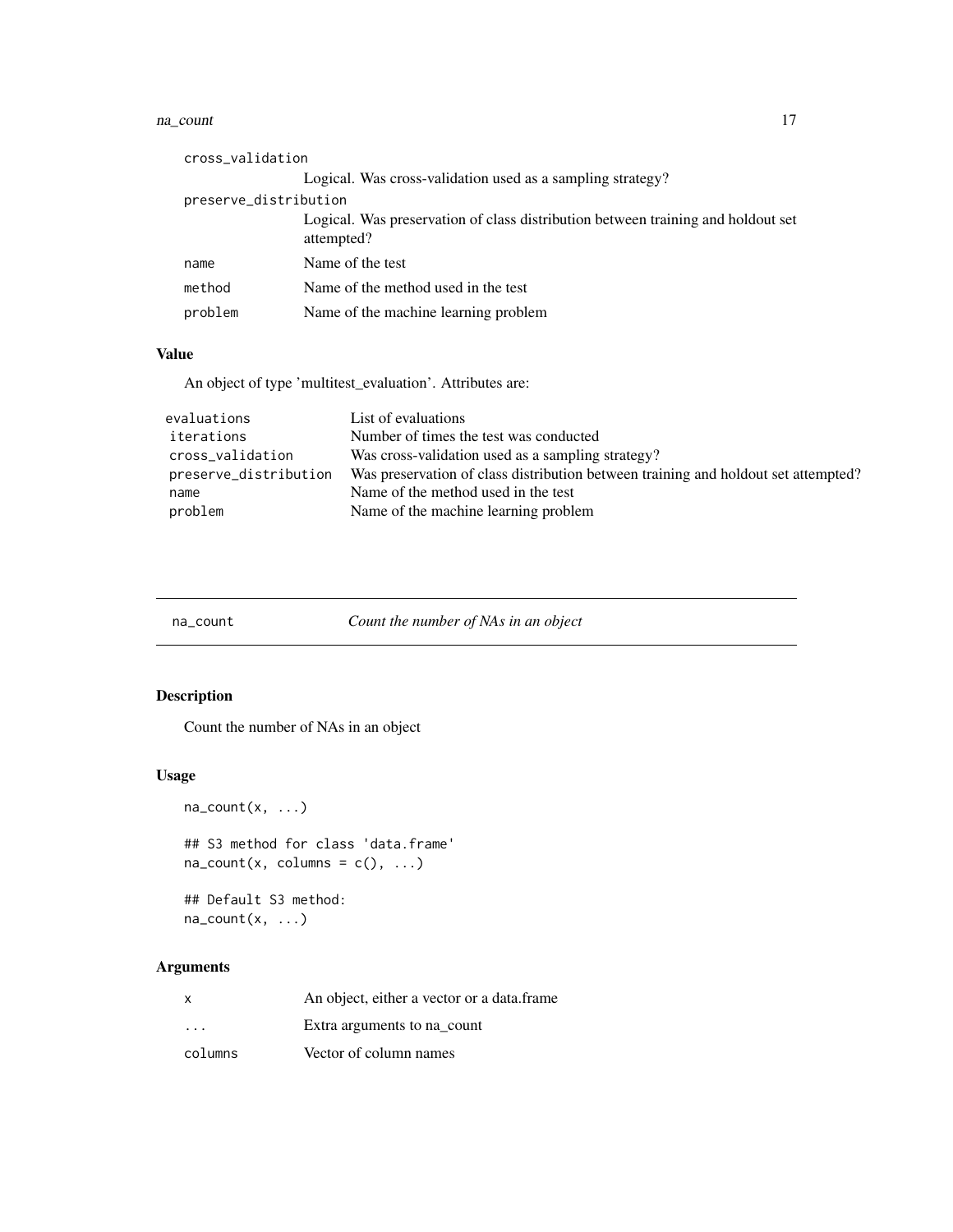# <span id="page-17-0"></span>Methods (by class)

- data.frame: If columns are specified, returns the maximum of the count of NAs for those columns. Otherwise, it returns the number of rows that have a NA in any column.
- default: Calls [na.omit](#page-0-0) on x, and returns the length of the result. This is only meaningful for one-dimensional objects (vectors).

<span id="page-17-1"></span>prepare *Prepare the data for the specified test.*

# Description

This allows for different implementations for regression or classification

# Usage

```
prepare(test, ...)
## Default S3 method:
prepare(test, ...)
```
#### Arguments

| test     | The test for which data is prepared |
|----------|-------------------------------------|
| $\cdots$ | Extra arguments to prepare          |

# Value

data A list containing prepared train (data\$train) and holdout (data\$holdout) data frames. Extra method specific preparation is executed through a call to method\_prepare

#### Methods (by class)

• default: The default method relevels the holdout set, so the holdout and train set are completely independent, and to prevent problems with certain algorithms that can't deal with different factor levels across train and holdout set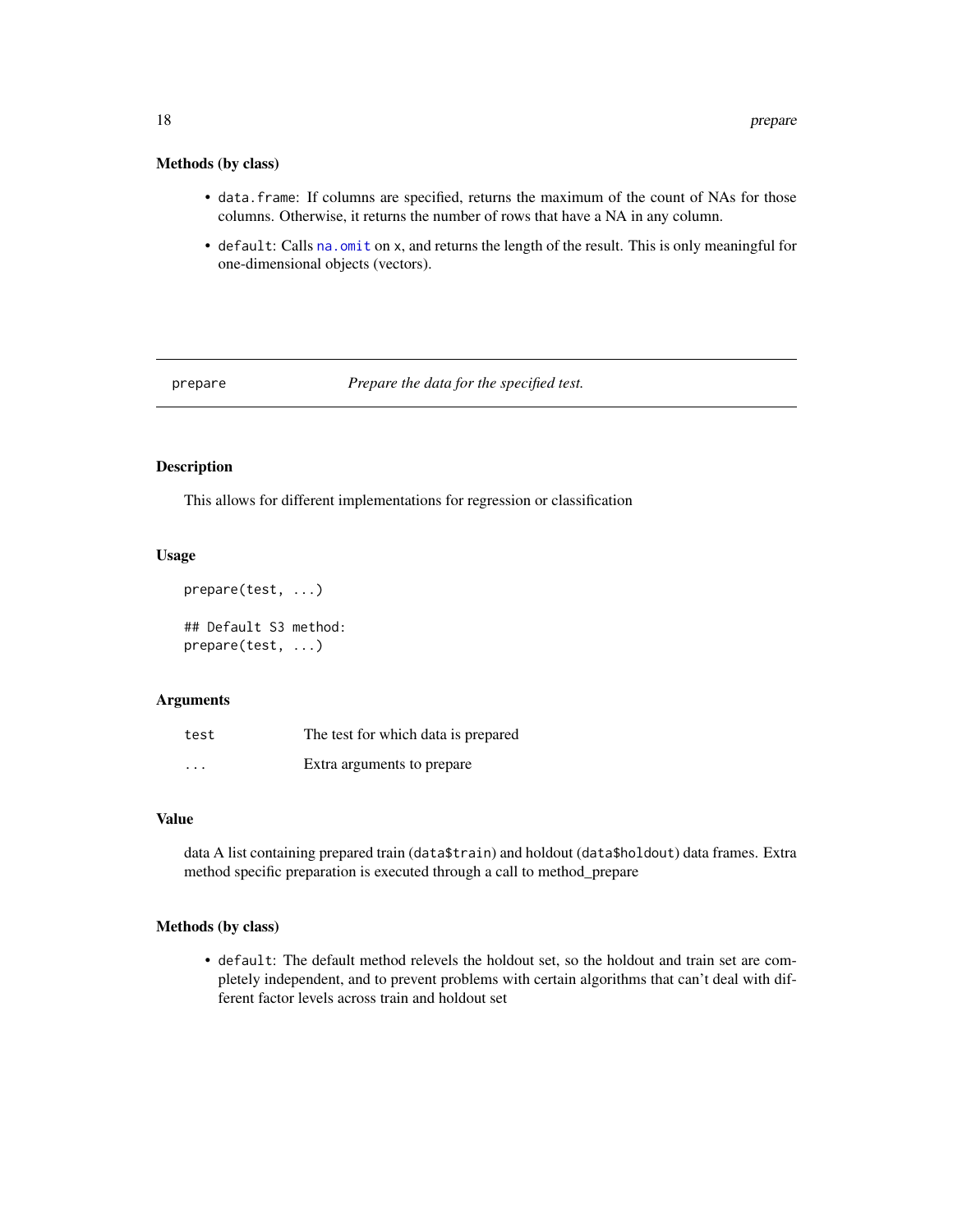<span id="page-18-1"></span><span id="page-18-0"></span>

This function removes all missing values, including those introduced after (optional) releveling

# Usage

```
prepare_data(df, df_reference, dependent, relevel = TRUE,
  drop.nas = c("dependent", "predictors", "all", "none"))
```
# Arguments

| df           | The data frame that is to be prepared                                                                             |
|--------------|-------------------------------------------------------------------------------------------------------------------|
| df_reference | An optional reference data frame, whose factor levels are to be applied to df                                     |
| dependent    | The dependent variable of the data                                                                                |
| relevel      | Logical. Should the df be releveled with df reference's factor levels?                                            |
| drop.nas     | Character vector denoting of which columns the NAs should be removed. See<br>drop_na for the available strategies |

#### Value

A data frame stripped of missing values

print.evaluation *Print an 'evaluation' object*

# Description

Pretty prints an object of class 'evaluation'

#### Usage

```
## S3 method for class 'evaluation'
print(x, digits = max(3, getOption("digits") - 4), ...)
```

|                         | Object to print                                                                   |
|-------------------------|-----------------------------------------------------------------------------------|
| digits                  | Numeric. Number of digits to print. Defaults to max(3, getOption( $"$ digits")-4) |
| $\cdot$ $\cdot$ $\cdot$ | Further arguments to print.evaluation                                             |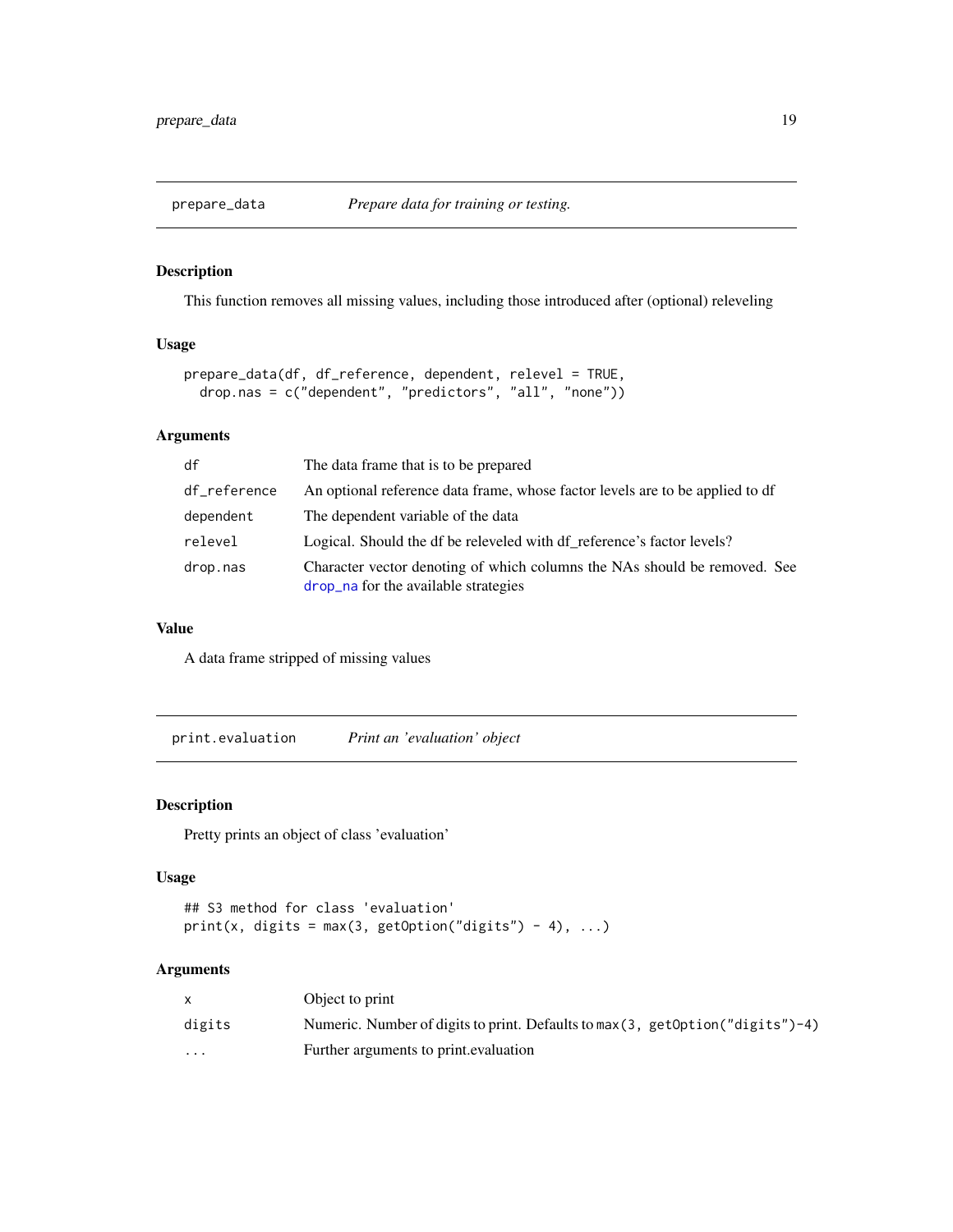# Details

Prints the object to look like a table

# Examples

```
data(iris)
# A classification test
test <- createtest(data = iris,
                  dependent = "Species",
                  problem = "classification",
                  method = "randomForest",
                  name = "An example classification test",
                  train_index = sample(150, 100)
\mathcal{L}## Not run:
# Run the test. The result is an object of class "evaluation"
evaluation <- runtest(test)
print(evaluation)
## End(Not run)
```
print.multitest\_evaluation *Print a multitest\_evaluation*

# Description

Print a multitest\_evaluation

# Usage

```
## S3 method for class 'multitest_evaluation'
print(x, \ldots)
```

| $\boldsymbol{\mathsf{x}}$ | an object used to select a method.                 |
|---------------------------|----------------------------------------------------|
| $\cdots$                  | further arguments passed to or from other methods. |

<span id="page-19-0"></span>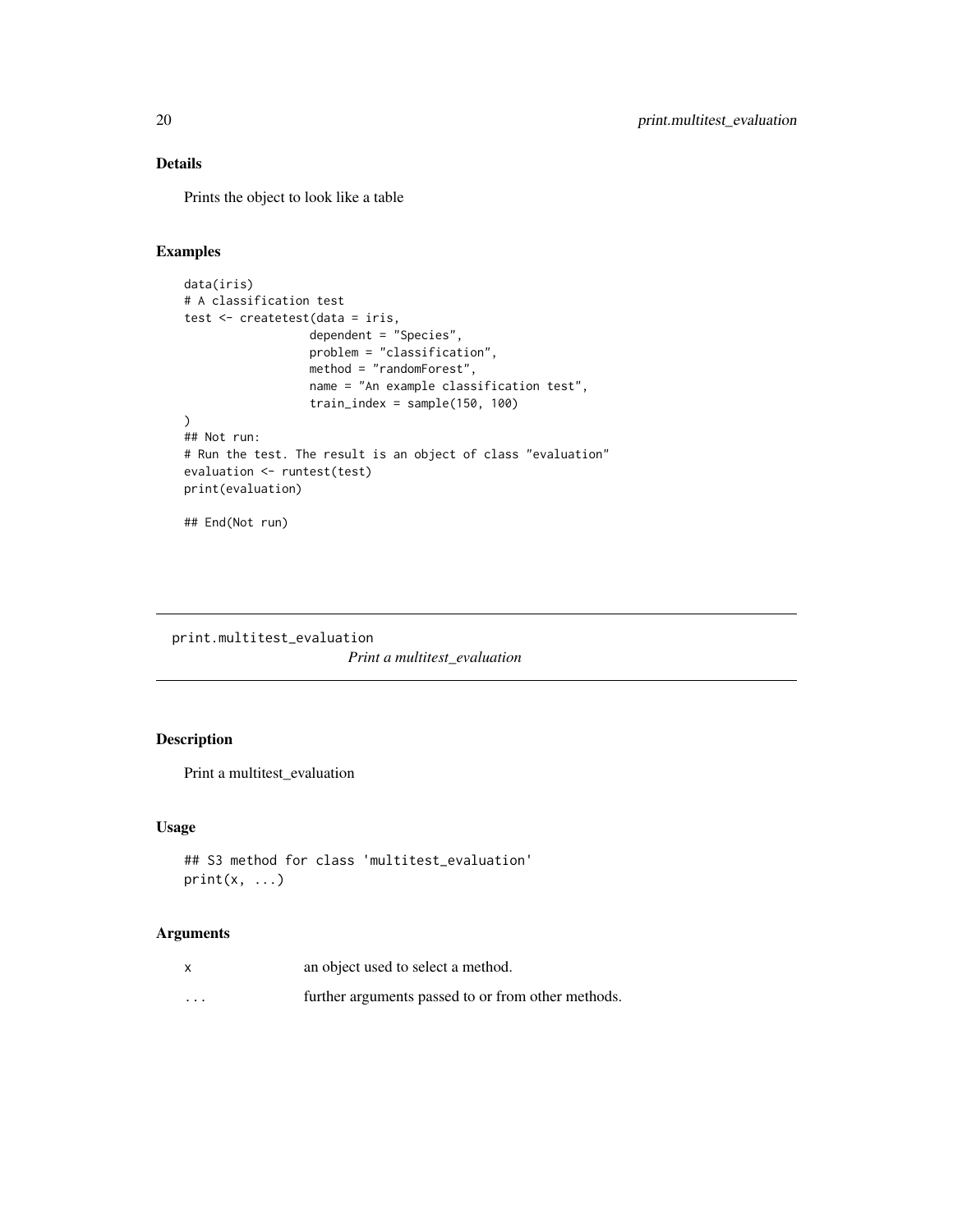<span id="page-20-0"></span>print.multitest\_evaluation.summary

*Print a multitest\_evaluation.summary object*

# Description

Print a multitest\_evaluation.summary object

## Usage

```
## S3 method for class 'multitest_evaluation.summary'
print(x, \text{ digits} = max(3,getOption("digits") - 4), ...
```
#### Arguments

|                         | Object to print                                                                   |
|-------------------------|-----------------------------------------------------------------------------------|
| digits                  | Numeric. Number of digits to print. Defaults to max(3, getOption( $"$ digits")-4) |
| $\cdot$ $\cdot$ $\cdot$ | Further arguments to print.multitest_evaluation.summary                           |

# Examples

```
## Not run:
library(crtests)
library(randomForest)
library(rpart)
library(caret)
library(stringr)
# A classification multitest. The result is an object of class multitest_evaluation
multitest_evaluation <- multitest(data = iris,
                                  dependent = "Species",
                                  problem = "classification",
                                  method = "randomForest",
                                  name = "An example classification multitest",
                                  iterations = 10,
                                  cross_validation = TRUE,
                                  preserve_distribution = TRUE
)
print(summary(multitest_evaluation))
```
## End(Not run)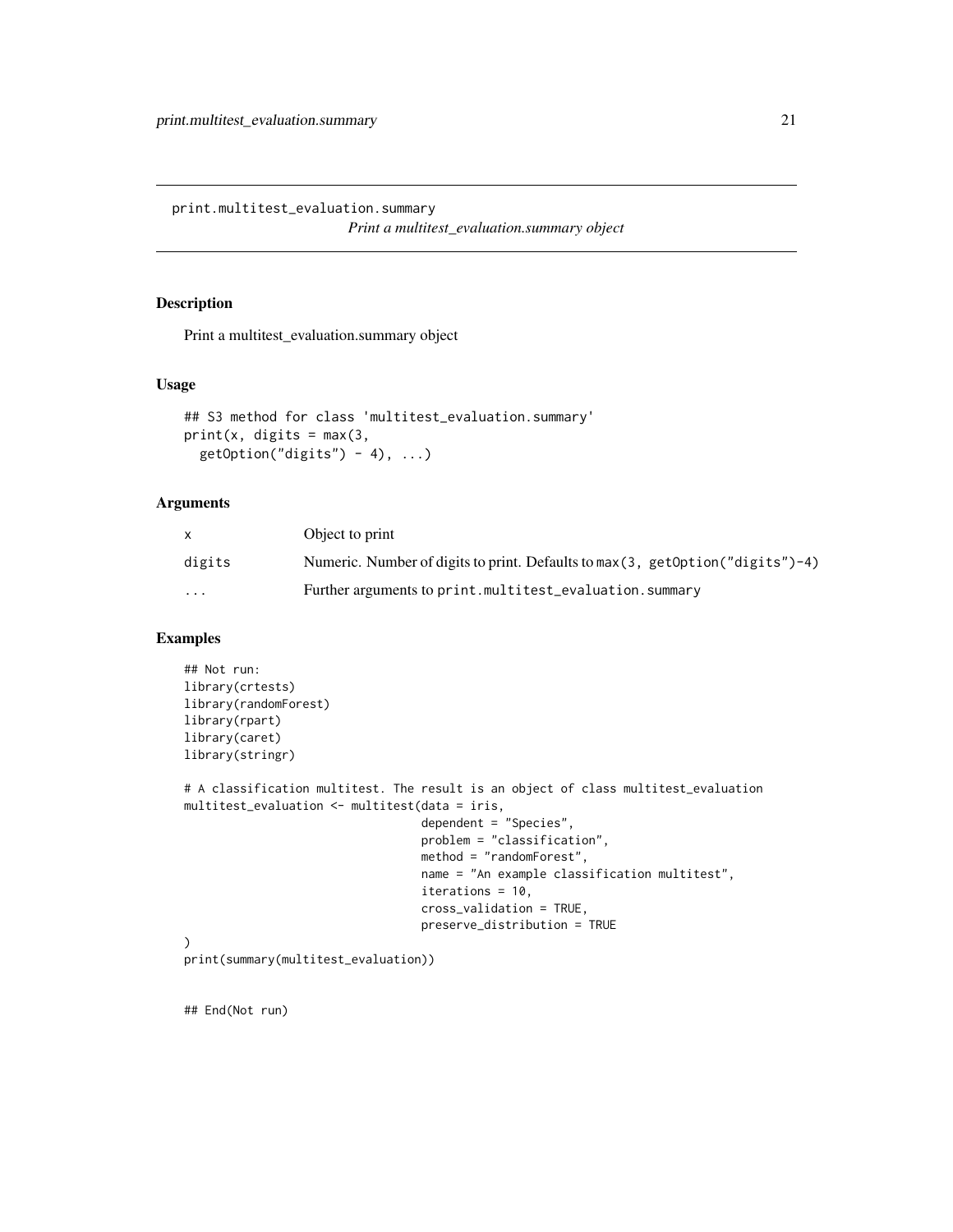<span id="page-21-0"></span>

Generates a random string of length length

# Usage

random\_string(length)

# Arguments

length Length of string to generate

#### Value

If length>0: A random sequence of characters of length length, otherwise an empty string

regression\_model *Fit a regression model Generic function for fitting a regression model*

# Description

Fit a regression model Generic function for fitting a regression model

#### Usage

```
regression_model(method, formula, training_data, ...)
## Default S3 method:
```
# regression\_model(method, formula, training\_data, ...)

# Arguments

| method    | The regression method to use                                  |
|-----------|---------------------------------------------------------------|
| formula   | An object of class 'formula', used to fit a model to the data |
|           | training_data Train data used to fit the model                |
| $\ddotsc$ | Further arguments                                             |

# Value

model The fitted model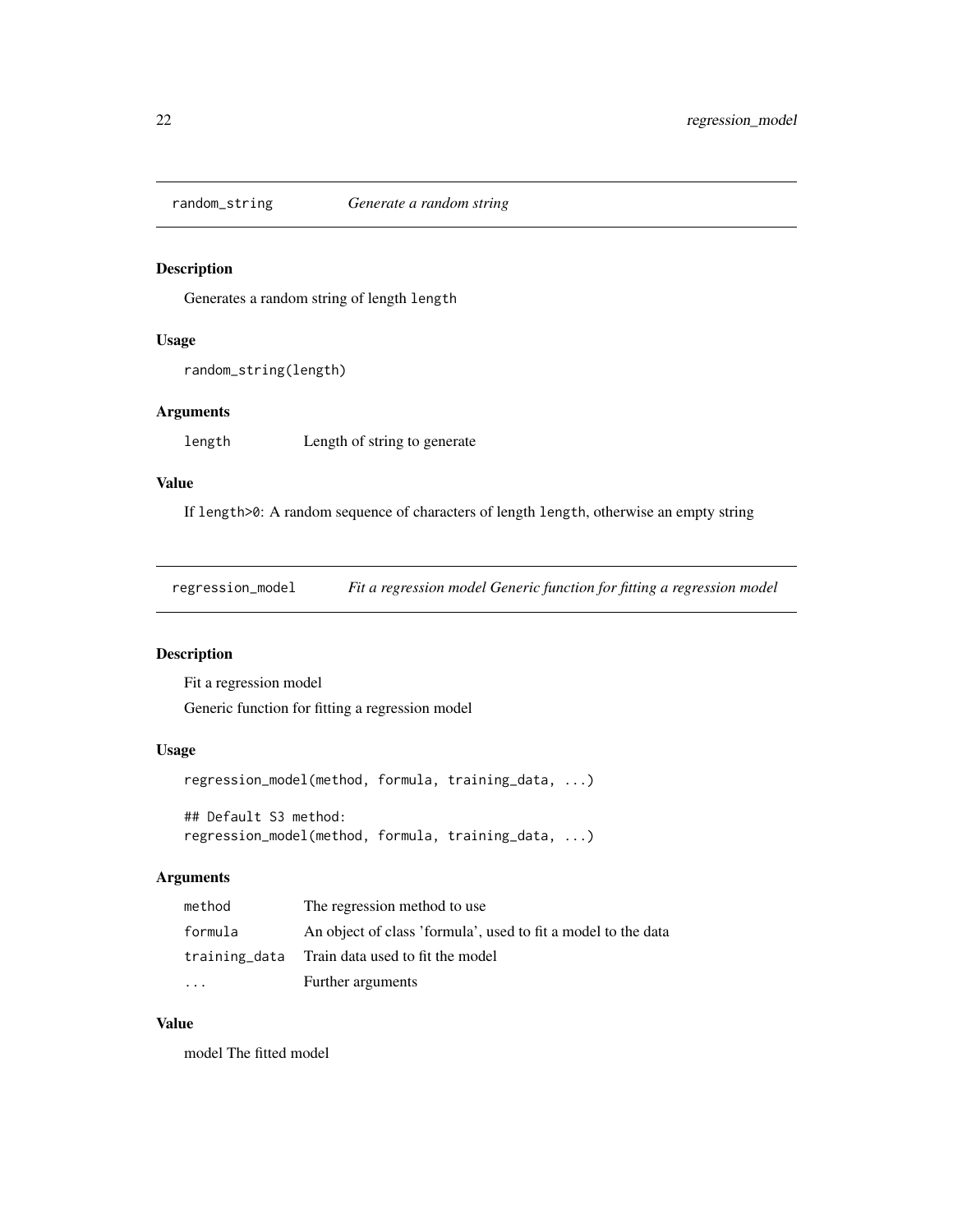# <span id="page-22-0"></span>remove\_names 23

#### Methods (by class)

• default: Default function for fitting a regression model This [get](#page-0-0)s the method and calls it using formula and data

remove\_names *Set any names of x to ""*

# Description

Set any names of x to ""

Set row and column names to "" for pretty printing

#### Usage

remove\_names(x)

## S3 method for class 'matrix' remove\_names(x)

#### Arguments

|        | An object that has a 'names' property, typically a matrix, list or data.frame |
|--------|-------------------------------------------------------------------------------|
| matrix | Matrix to 'remove' colnames and rownames from                                 |

#### Value

Matrix where colnames and rownames consist of only ""

#### Methods (by class)

• matrix: Remove names from a matrix

|  | replace_names | Replace strings in the names of an object |
|--|---------------|-------------------------------------------|
|--|---------------|-------------------------------------------|

#### Description

Replaces strings matching the pattern in the names of the object by the replacement. If applicable, both row and column names could be replaced. This function is a simple wrapper to [str\\_replace\\_all](#page-0-0)

Default method that replaces names(object)

Replaces row.names in the object, then dispatches to the default

Replace row.names and col.names in the object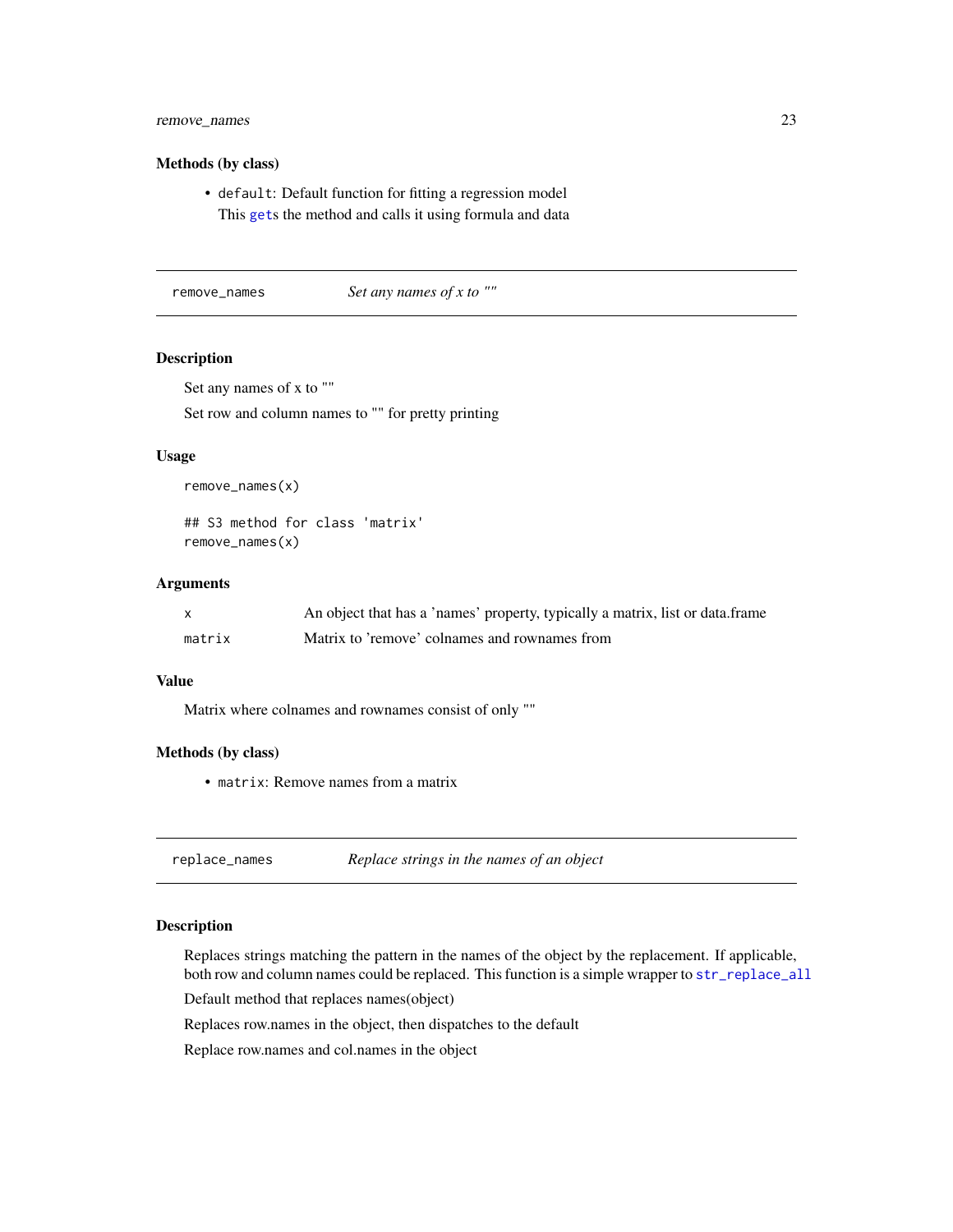# <span id="page-23-0"></span>Usage

```
replace_names(object, pattern, replacement, ...)
## Default S3 method:
replace_names(object, pattern = "\\.",
 replacement = " ", ...)
## S3 method for class 'data.frame'
replace_names(object, pattern = "\\.",
  replacement = " ", replace_rownames = TRUE, replace_colnames = TRUE,
  ...)
## S3 method for class 'matrix'
replace_names(object, pattern = "\\.", replacement = " ",
  replace_rownames = TRUE, replace_colnames = TRUE, ...)
```
# Arguments

| object           | Object of which the names are to be changed                   |  |
|------------------|---------------------------------------------------------------|--|
| pattern          | Pattern to look for, as defined by a POSIX regular expression |  |
| replacement      | Replacement string                                            |  |
|                  | extra arguments to replace_names                              |  |
| replace_rownames |                                                               |  |
|                  | Logical. Should row names be replaced?                        |  |
| replace_colnames |                                                               |  |
|                  | Logical. Should column names be replaced?                     |  |

#### Methods (by class)

- default: Replace names of an object
- data.frame: Replace names of a data.frame
- matrix: Replace names in a matrix

# See Also

[str\\_replace\\_all](#page-0-0)

<span id="page-23-1"></span>runtest *Run a classification or regression test*

# Description

Run a classification or regression test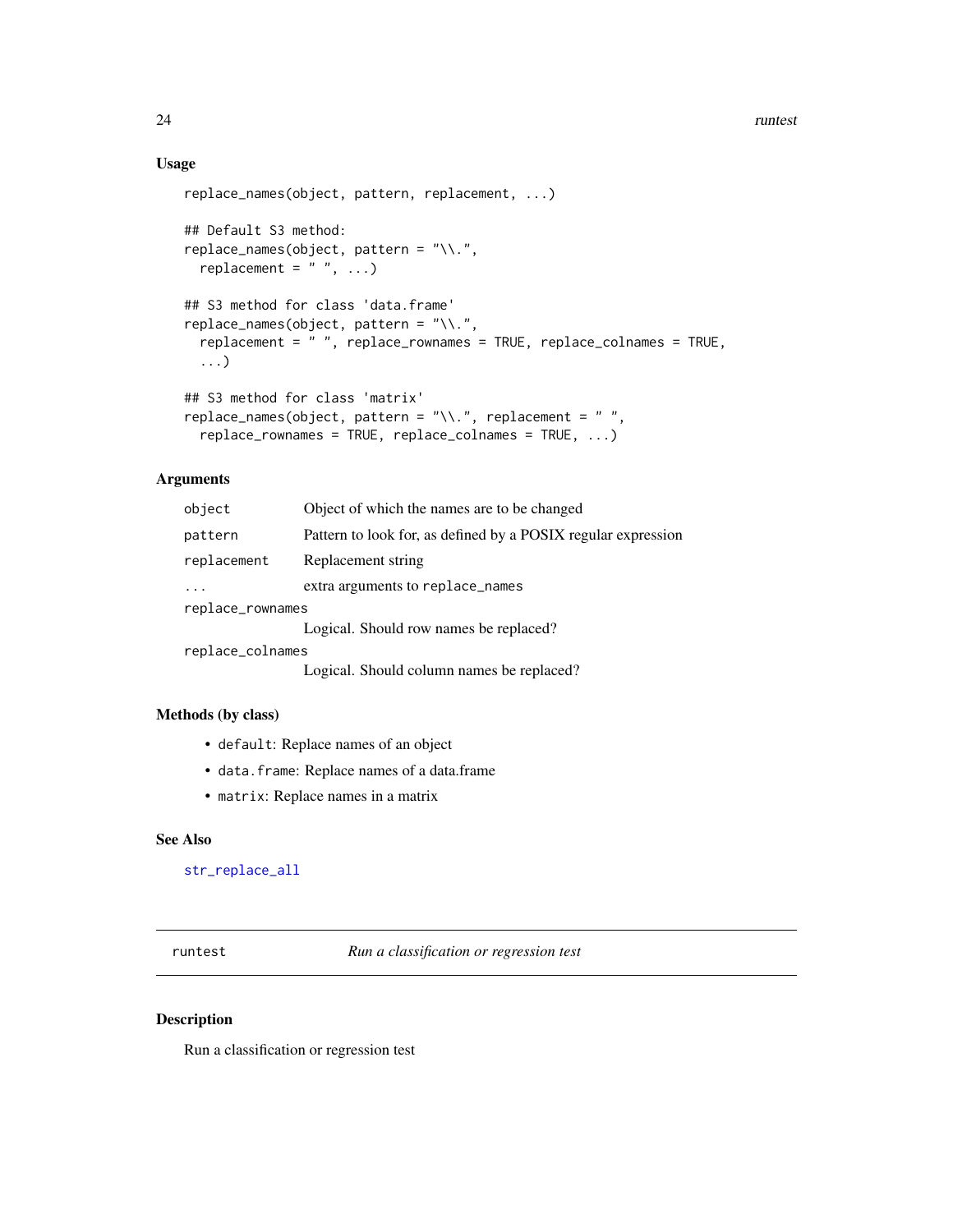<span id="page-24-0"></span>summary.evaluation 25

## Usage

```
runtest(test, ...)
```
## Default S3 method: runtest(test, ...)

# Arguments

| test                    | An object of class 'classification' or 'regression' |
|-------------------------|-----------------------------------------------------|
| $\cdot$ $\cdot$ $\cdot$ | Extra arguments to runtest                          |

# Methods (by class)

• default: The default test run subsequently calls [prepare](#page-17-1), [train\\_model](#page-26-1), [make\\_predictions](#page-11-1), [evaluate](#page-7-2)

# Examples

```
data(iris)
# A classification test
test <- createtest(data = iris,
                  dependent = "Species",
                  problem = "classification",
                  method = "randomForest",
                  name = "An example classification test",
                  train_index = sample(150, 100)
\mathcal{L}## Not run:
# Run the test
runtest(test)
## End(Not run)
```
summary.evaluation *Summary of an evaluation*

# Description

Produces a summary of an evaluation, consisting of the test attributes and the performance measures

#### Usage

```
## S3 method for class 'evaluation'
summary(object, include_test_attributes = TRUE, ...)
```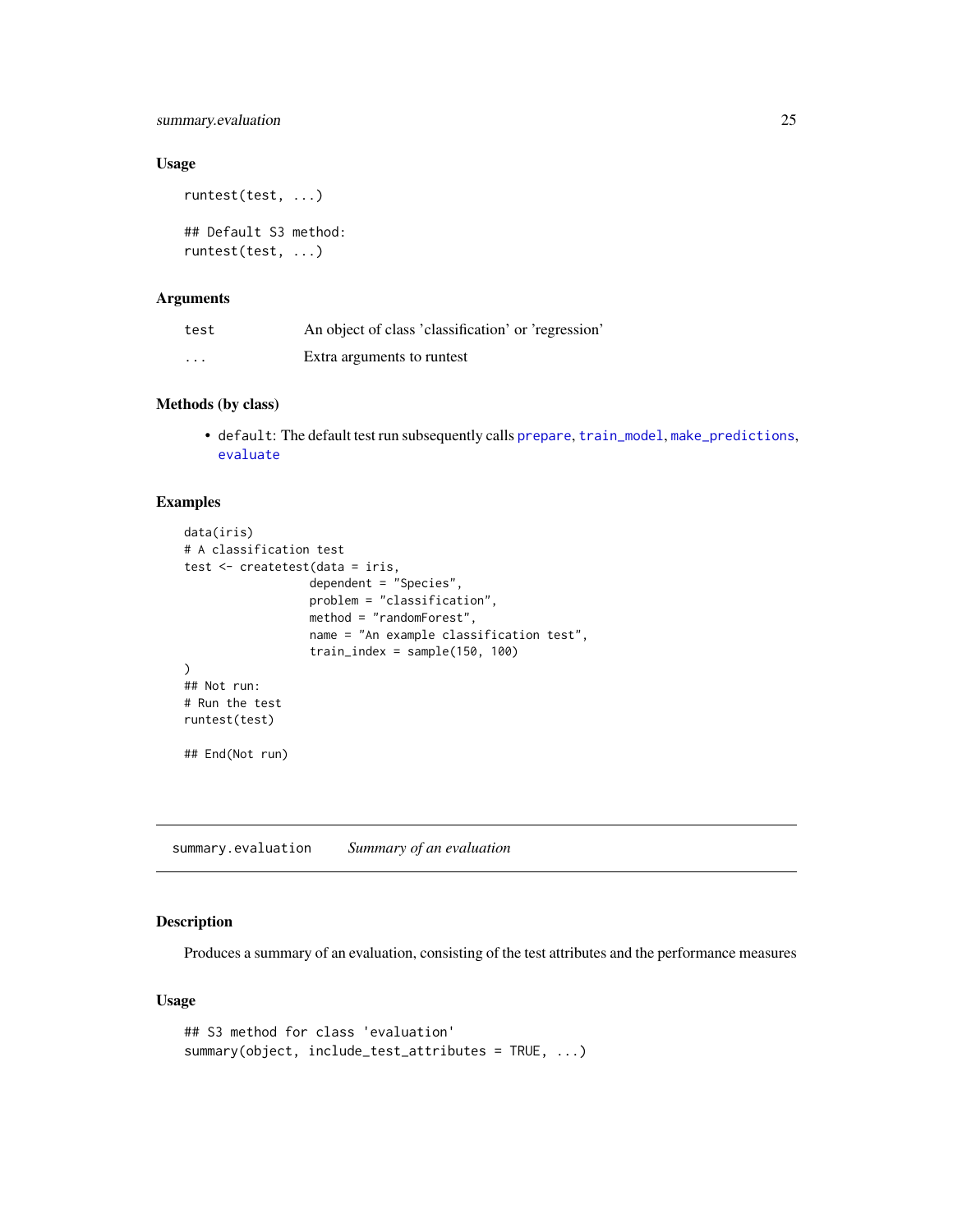# <span id="page-25-0"></span>Arguments

| object                  | Evaluation object to make summary of                                  |
|-------------------------|-----------------------------------------------------------------------|
| include_test_attributes |                                                                       |
|                         | Logical. Should all attributes of the test be included in the output? |
| $\cdot$ $\cdot$ $\cdot$ | Extra arguments to summary evaluation                                 |

# Examples

```
data(iris)
# A classification test
test <- createtest(data = iris,
                  dependent = "Species",
                  problem = "classification",
                  method = "randomForest",
                  name = "An example classification test",
                  train_index = sample(150, 100)
\lambda## Not run:
# Run the test. The result is an object of class "evaluation"
evaluation <- runtest(test)
summary(results)
```
## End(Not run)

```
summary.multitest_evaluation
```
*Make a summary of multiple test evaluations*

# Description

Summary implementation for the results of a multitest

#### Usage

```
## S3 method for class 'multitest_evaluation'
summary(object, ...)
```
# Arguments

| object   | an object for which a summary is desired.            |
|----------|------------------------------------------------------|
| $\cdots$ | additional arguments affecting the summary produced. |

# Value

Object of class 'summary.multitest\_evaluation'. Attributes are a list of evaluation objects,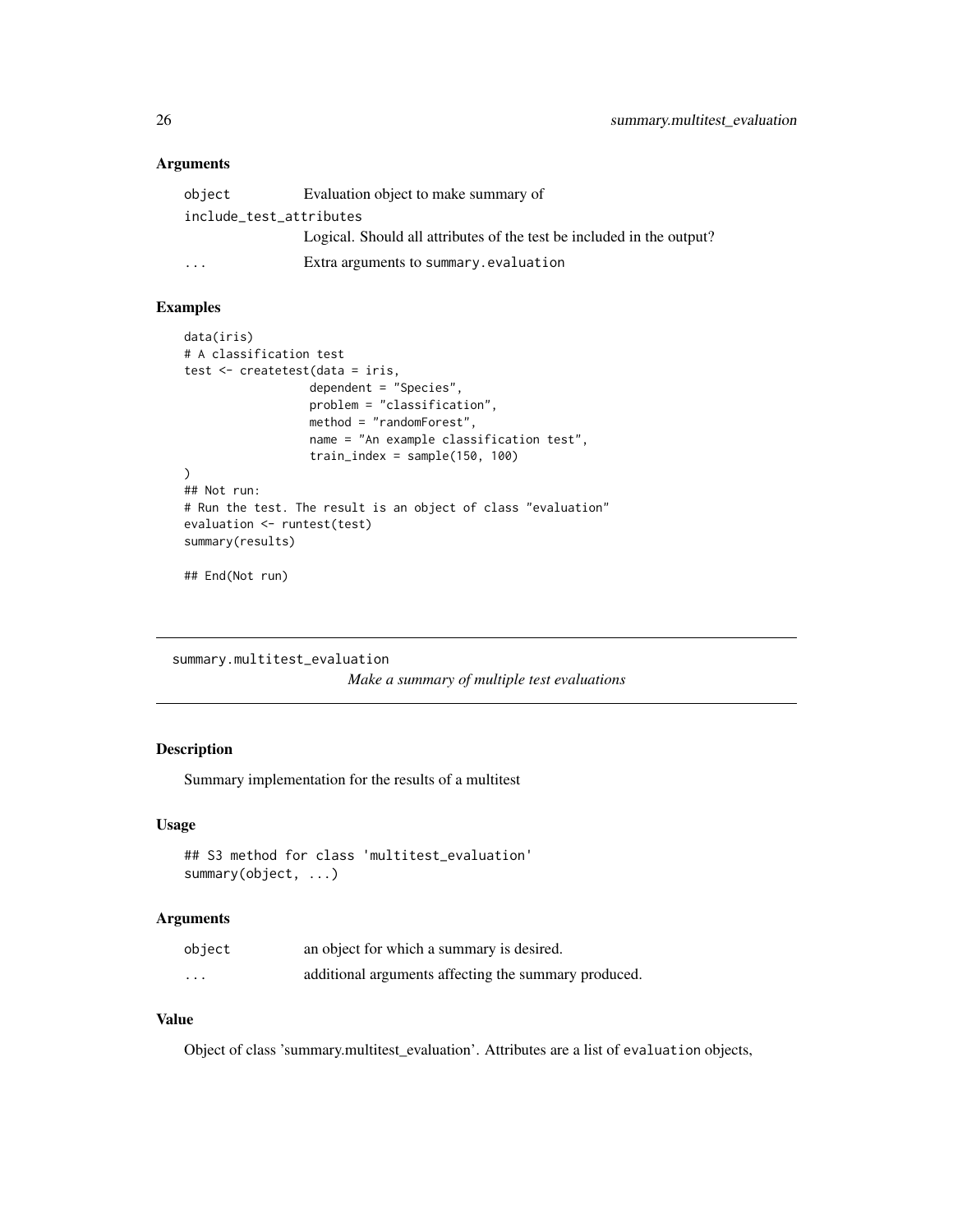# <span id="page-26-0"></span>train\_model 27

## Examples

```
## Not run:
library(crtests)
library(randomForest)
library(rpart)
library(caret)
library(stringr)
# A classification multitest. The result is an object of class multitest_evaluation
multitest_evaluation <- multitest(data = iris,
                                  dependent = "Species",
                                  problem = "classification",
                                  method = "randomForest",
                                  name = "An example classification multitest",
                                  iterations = 10,
                                  cross_validation = TRUE,
                                  preserve_distribution = TRUE
)
summary(multitest_evaluation)
```
## End(Not run)

<span id="page-26-1"></span>train\_model *Train a classification or regression model*

#### Description

Generic function for training a model.

# Usage

```
train_model(test, data, ...)
## S3 method for class 'classification'
train_model(test, data, ...)
## S3 method for class 'regression'
train_model(test, data, ...)
```

| test                    | The test object. This is passed so the method can be extracted.                              |
|-------------------------|----------------------------------------------------------------------------------------------|
| data                    | An object of class "regression" or "classification" with at least x, y, train and<br>holdout |
| $\cdot$ $\cdot$ $\cdot$ | Extra arguments to pass to the classification or regression method                           |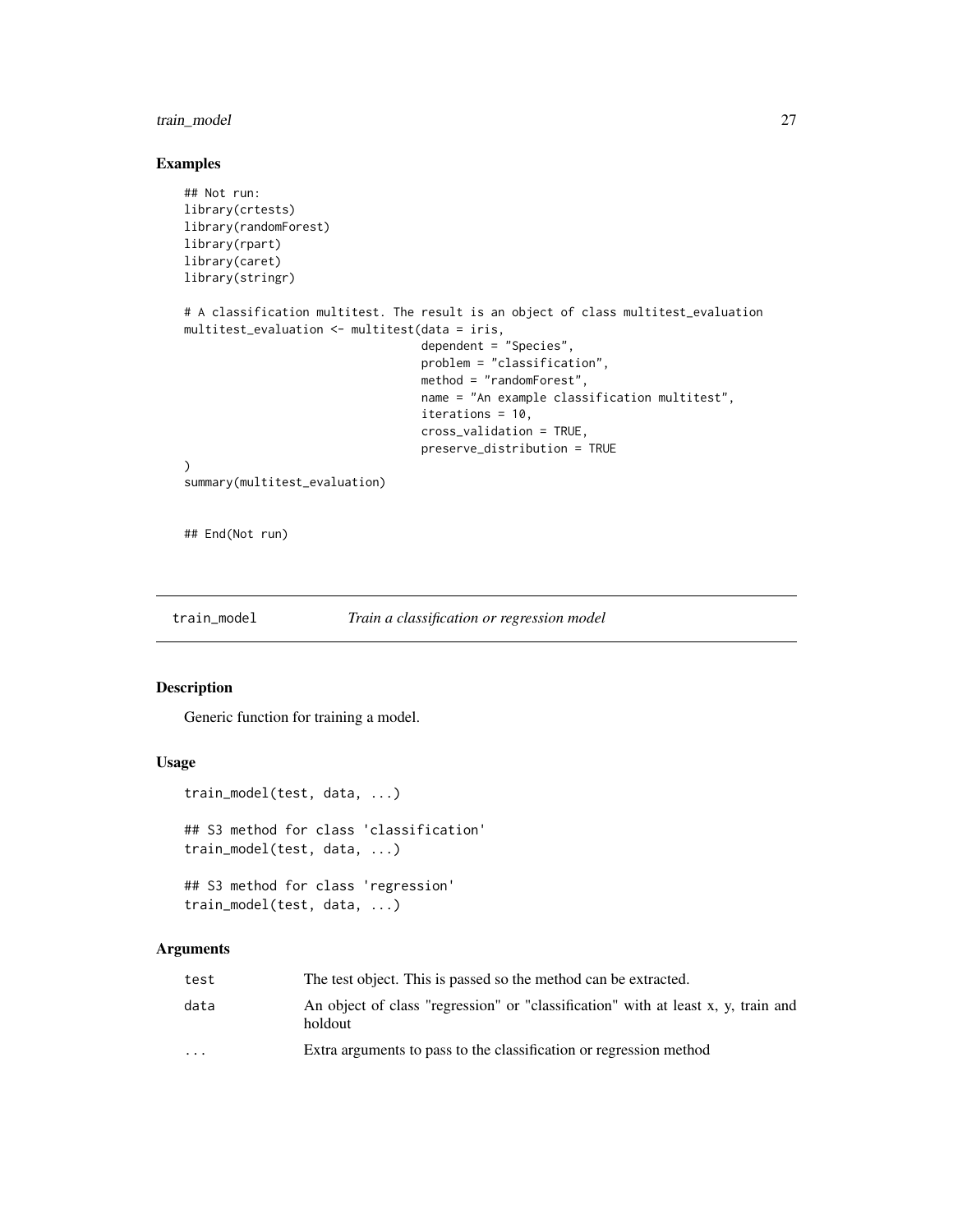# <span id="page-27-0"></span>Methods (by class)

- classification: Train a model for classification using a classifier algorithm. This function wraps the actual classifier
- regression: Train (fit) a regression model. This function wraps a regression algorithm.

util *Utility functions*

# Description

Utility functions

Utility for testing how a function deals with missing required arguments. It calls the function length(args) times, each time omitting one argument

# Usage

missing\_argument\_test(fun, args, outcomes)

| fun      | Function to test                                                                                                                                                                                                         |
|----------|--------------------------------------------------------------------------------------------------------------------------------------------------------------------------------------------------------------------------|
| args     | Complete list of required arguments to fun                                                                                                                                                                               |
| outcomes | List of length args with expected outcomes for each test. Names should match<br>those of args. Values should be either "FAIL", if the test is expected to throw<br>an error, or anything else if it is expected to pass. |